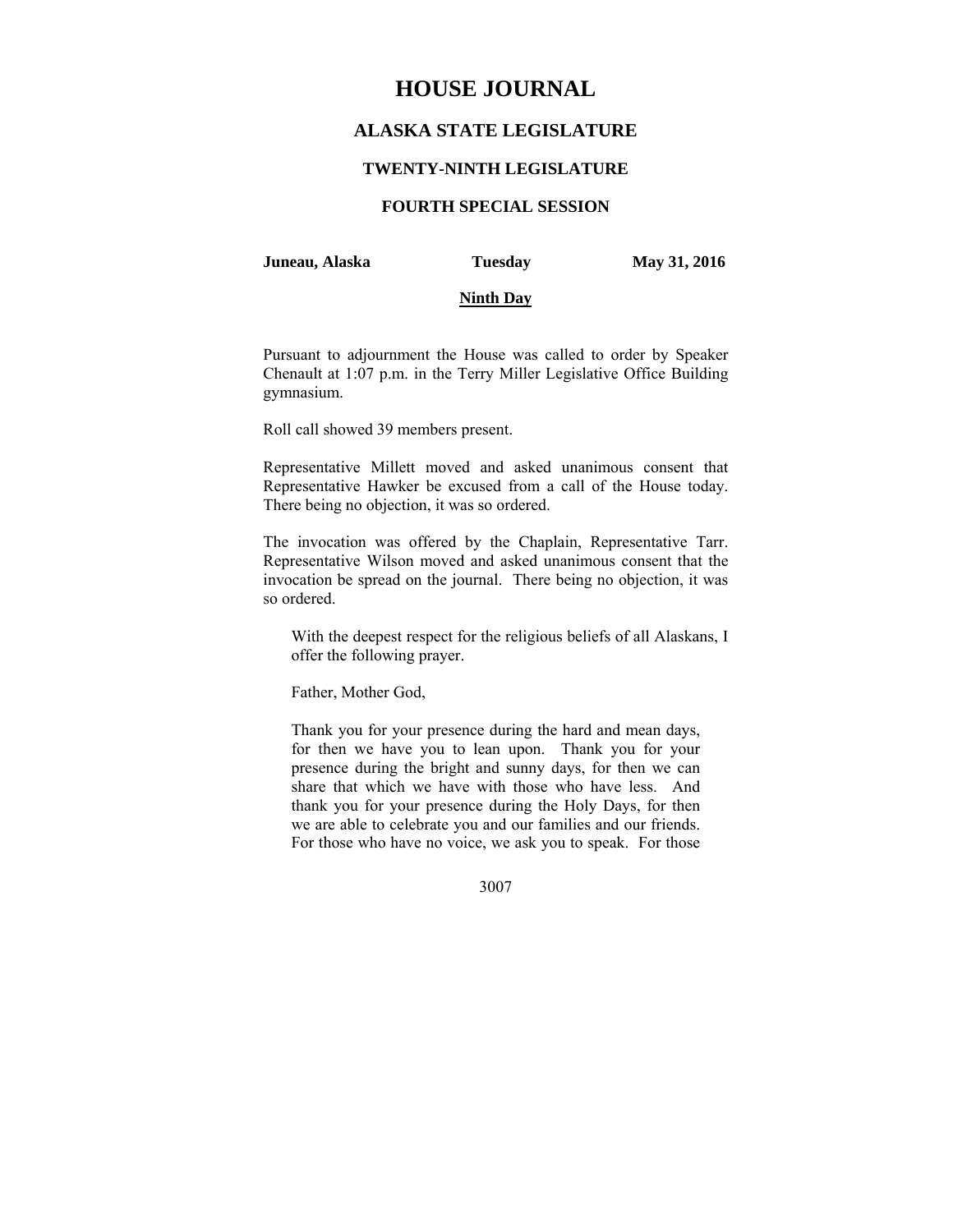who feel unworthy, we ask you to pour your love out in waterfalls of tenderness. For those who live in pain, we ask you to bathe them in the river of your healing. For those who are lonely, we ask you to keep them company. For those who are depressed, we ask you to shower upon them the light of hope. Dear Creator, You, the borderless sea of substance, we ask you to give to all the world that which we need most − Peace. Amen.

The Pledge of Allegiance was led by Representative Gara.

# **CERTIFICATION OF THE JOURNAL**

Representative Millett moved and asked unanimous consent that the journal for the eighth legislative day of the fourth special session be approved as certified by the Chief Clerk. There being no objection, it was so ordered.

## **MESSAGES FROM THE GOVERNOR**

#### **HB 231**

A message dated May 26, 2016, was read stating the Governor signed the following bill and is transmitting the engrossed and enrolled copies to the Lieutenant Governor's office for permanent filing:

SENATE CS FOR CS FOR HOUSE BILL NO. 231(STA) "An Act extending the termination date of the Board of Parole; and providing for an effective date."

Chapter No. 12, SLA 2016 Effective Date: May 27, 2016

#### **SB 9**

A message dated May 27, 2016, was read stating the Governor signed the following bill and is transmitting the engrossed and enrolled copies to the Lieutenant Governor's office for permanent filing:

HOUSE CS FOR SENATE BILL NO. 9(STA) am H

"An Act relating to the matching of identifying information a voter provides to the division of elections with the records of the Department of Administration and the Department of Revenue; relating to the release of certain confidential voter registration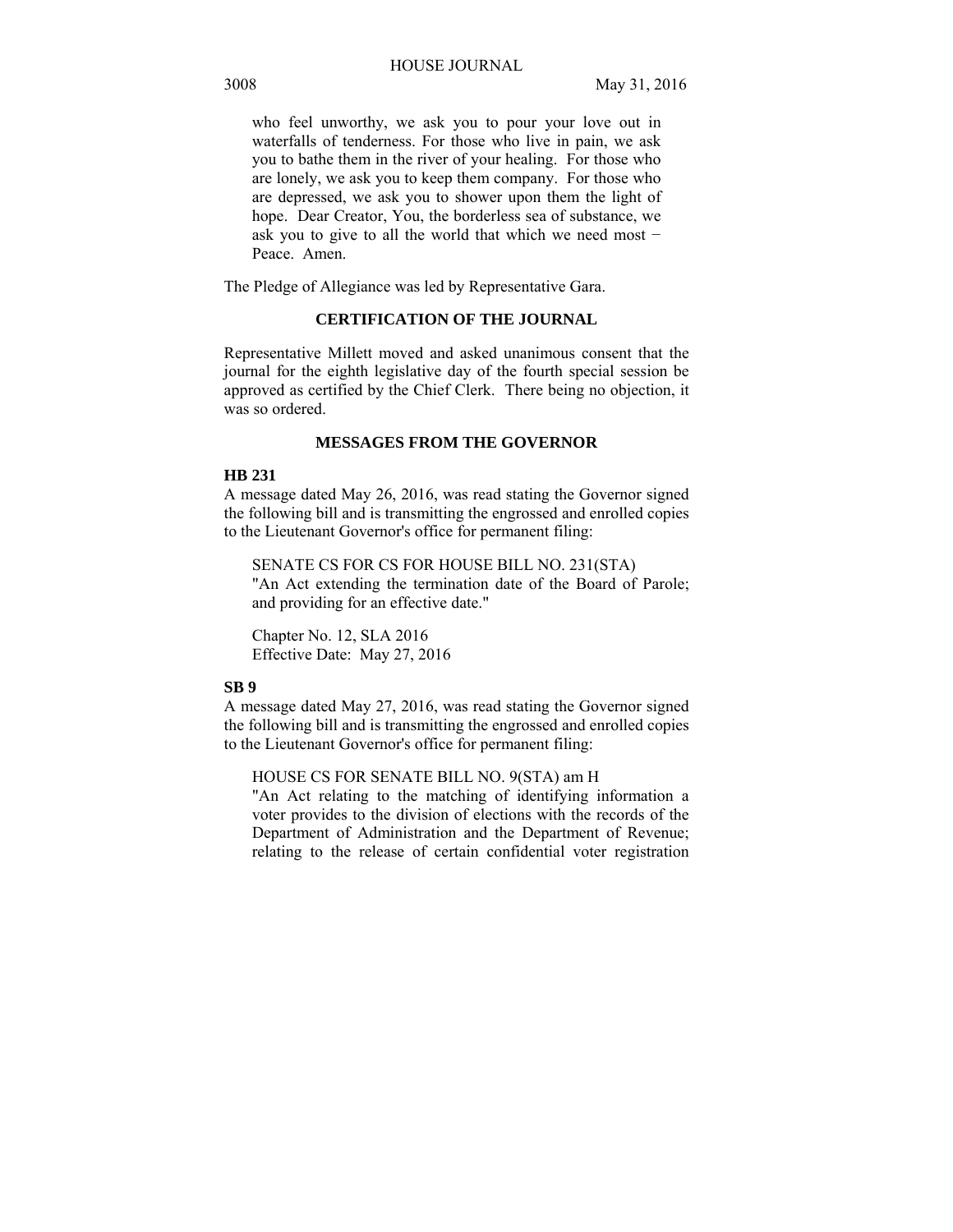records; and relating to the material a political party may include in the general election pamphlet; and providing for an effective date."

Chapter No. 13, SLA 2016 Effective Date: May 28, 2016

# **REPORTS OF SPECIAL COMMITTEES**

# **HB 256**

The Conference Committee with limited powers of free conference considering CSHB 256(FIN) and SCS CSHB 256(FIN) recommends the following be adopted:

CONFERENCE CS FOR HOUSE BILL NO. 256

"An Act making appropriations for the operating and loan program expenses of state government and for certain programs; capitalizing funds; amending appropriations; repealing appropriations; making supplemental appropriations and reappropriations; making appropriations under art. IX, sec. 17(c), Constitution of the State of Alaska, from the constitutional budget reserve fund; and providing for an effective date."

(technical title change)

The report was signed by Representatives Neuman (Chair), Thompson, Gara; and Senators Kelly (Chair), MacKinnon, Hoffman.

A fiscal note packet was attached.

The report was received in the Chief Clerk's office at 12:32 p.m., May 31, 2016.

The report is under Unfinished Business.

## **HB 257**

The Conference Committee with limited powers of free conference considering CSHB 257(FIN) and SCS CSHB 257(FIN) recommends the following be adopted:

CONFERENCE CS FOR HOUSE BILL NO. 257

"An Act making appropriations for the operating and capital expenses of the state's integrated comprehensive mental health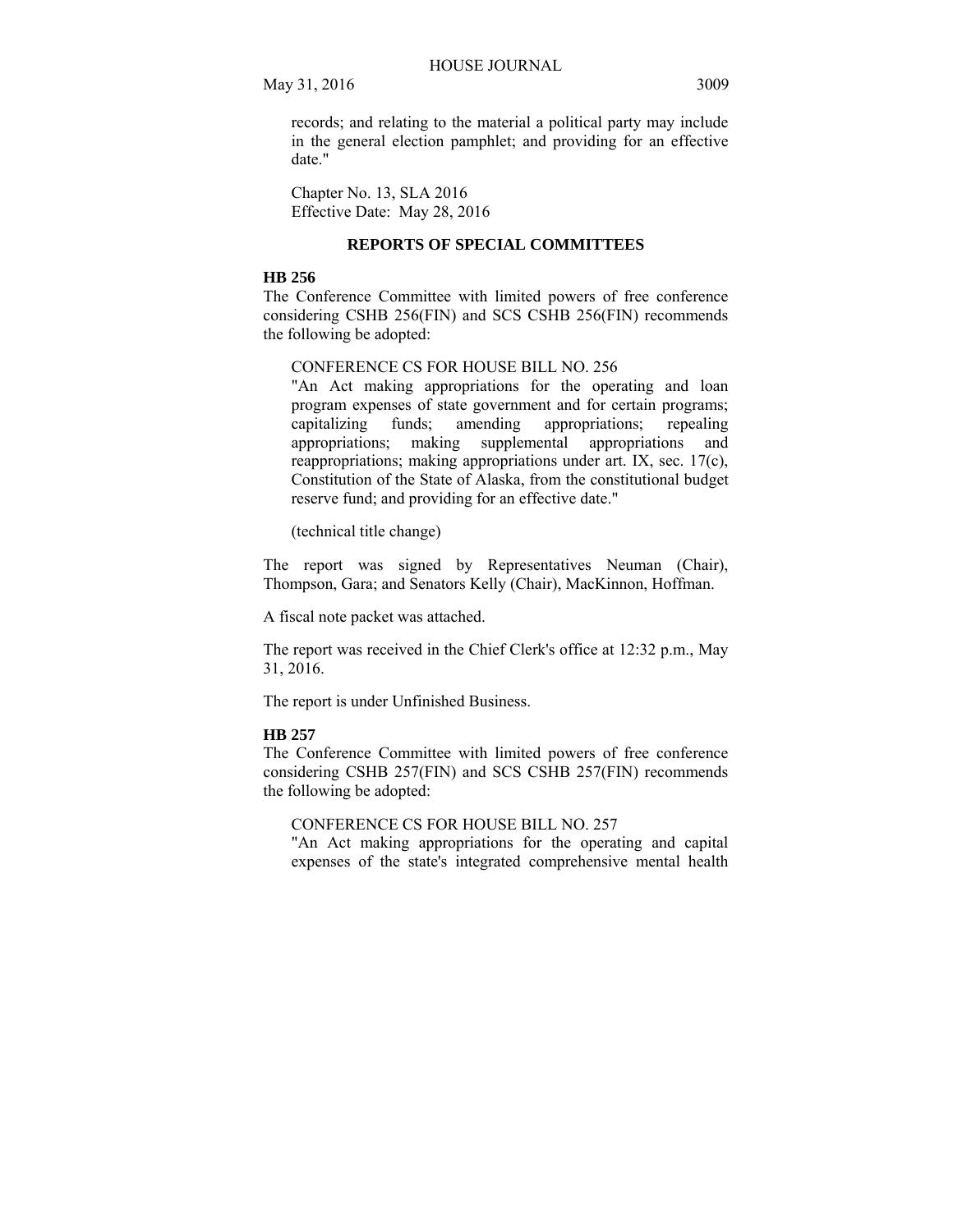program; making supplemental appropriations; and providing for an effective date."

The report was signed by Representatives Neuman (Chair), Thompson, Gara; and Senators Kelly (Chair), MacKinnon, Hoffman.

A fiscal note packet was attached.

The report was received in the Chief Clerk's office at 11:26 a.m., May 31, 2016

The report is under Unfinished Business.

# **INTRODUCTION OF CITATIONS**

The following citation was introduced and referred to the Rules Committee for placement on the calendar:

Honoring - Interior Mayors' Awards for the Arts, 2016 Recipients By Representative Kawasaki; Senator Kelly

# **UNFINISHED BUSINESS**

# **HB 256**

The Speaker waived Rule 42 of the Uniform Rules for the following:

CONFERENCE CS FOR HOUSE BILL NO. 256

"An Act making appropriations for the operating and loan program expenses of state government and for certain programs; capitalizing funds; amending appropriations; repealing appropriations; making supplemental appropriations and reappropriations; making appropriations under art. IX, sec. 17(c), Constitution of the State of Alaska, from the constitutional budget reserve fund; and providing for an effective date."

## **HB 257**

The Speaker waived Rule 42 of the Uniform Rules for the following:

# CONFERENCE CS FOR HOUSE BILL NO. 257

"An Act making appropriations for the operating and capital expenses of the state's integrated comprehensive mental health program; making supplemental appropriations; and providing for an effective date."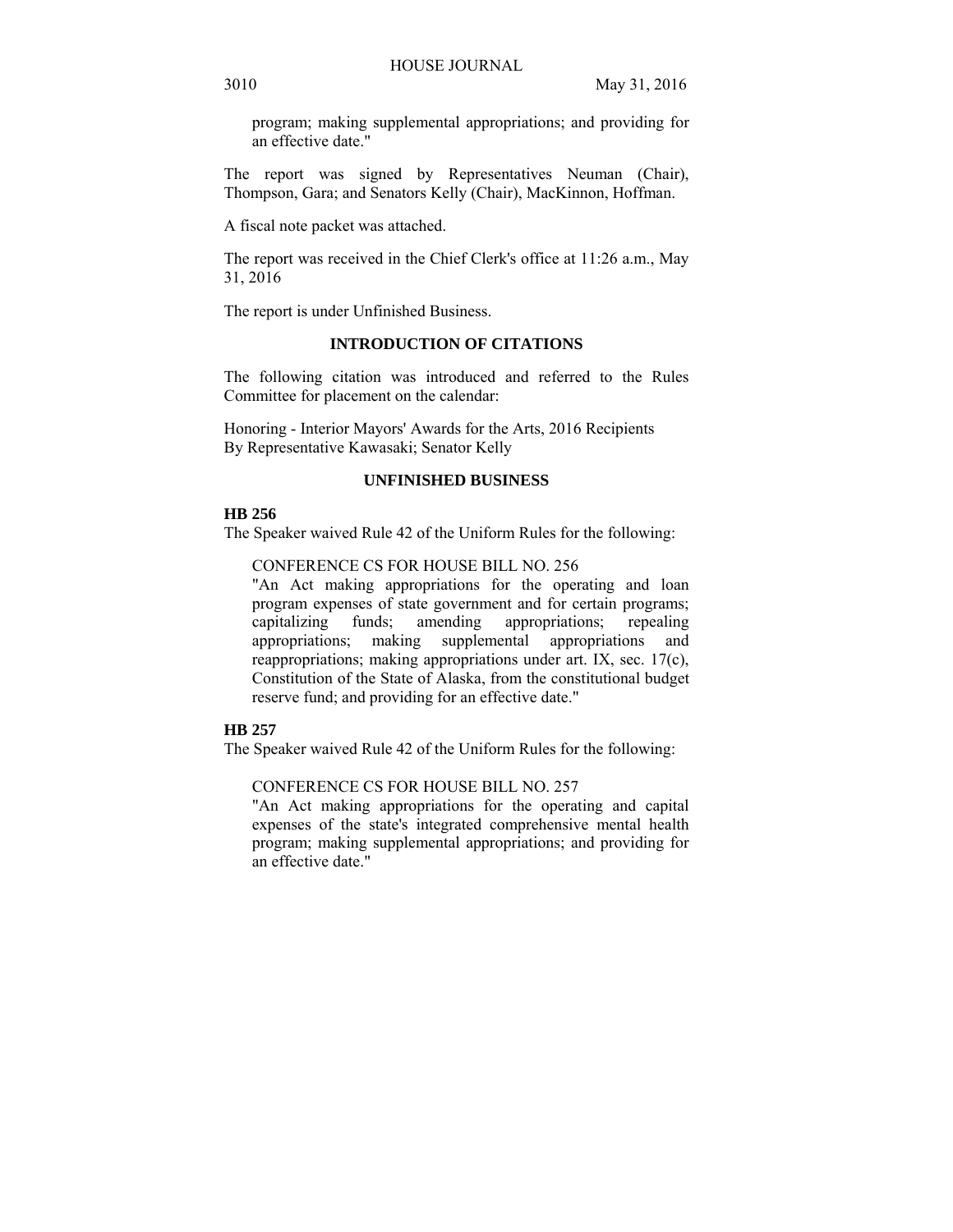# **CONSIDERATION OF THE DAILY CALENDAR**

## **SENATE BILLS IN THIRD READING**

#### **SB 138**

The following, which was returned to the Rules Committee (page 2979), was before the House in third reading:

#### HOUSE CS FOR CS FOR SENATE BILL NO. 138(FIN)

"An Act making and amending appropriations, including capital appropriations, supplemental appropriations, reappropriations, and other appropriations; making appropriations to capitalize funds; making appropriations under art. IX, sec. 17(c), Constitution of the State of Alaska, from the constitutional budget reserve fund; and providing for an effective date."

Representative Thompson moved and asked unanimous consent that HCS CSSB 138(FIN) be returned to second reading for the specific purpose of considering Amendment No. 1. There being no objection, it was so ordered.

The Speaker stated that, without objection, HCS CSSB 138(FIN), would be returned to second reading for all amendments.

Amendment No. 1 was offered by Representatives Wilson, Thompson, Neuman, and Guttenberg:

Page 33, lines 11 - 12:

Delete "on the Steese Highway MP 4.5 (CHSR) Off-Ramp Bypass Lane project identified in the 2016 - 2019 Alaska Statewide Transportation Improvement Program"

Insert "to construct roundabouts at the interchange ramp termini for the Steese Highway at Chena Hot Springs Road for project number 0650026. Highway Safety Improvement Program. Steese 0650026, Highway Safety Improvement Program, Highway/Chena Hot Springs Road ramp termini roundabouts project"

Page 33, line 13, following "other":

Insert "Highway Safety Improvement Program projects or"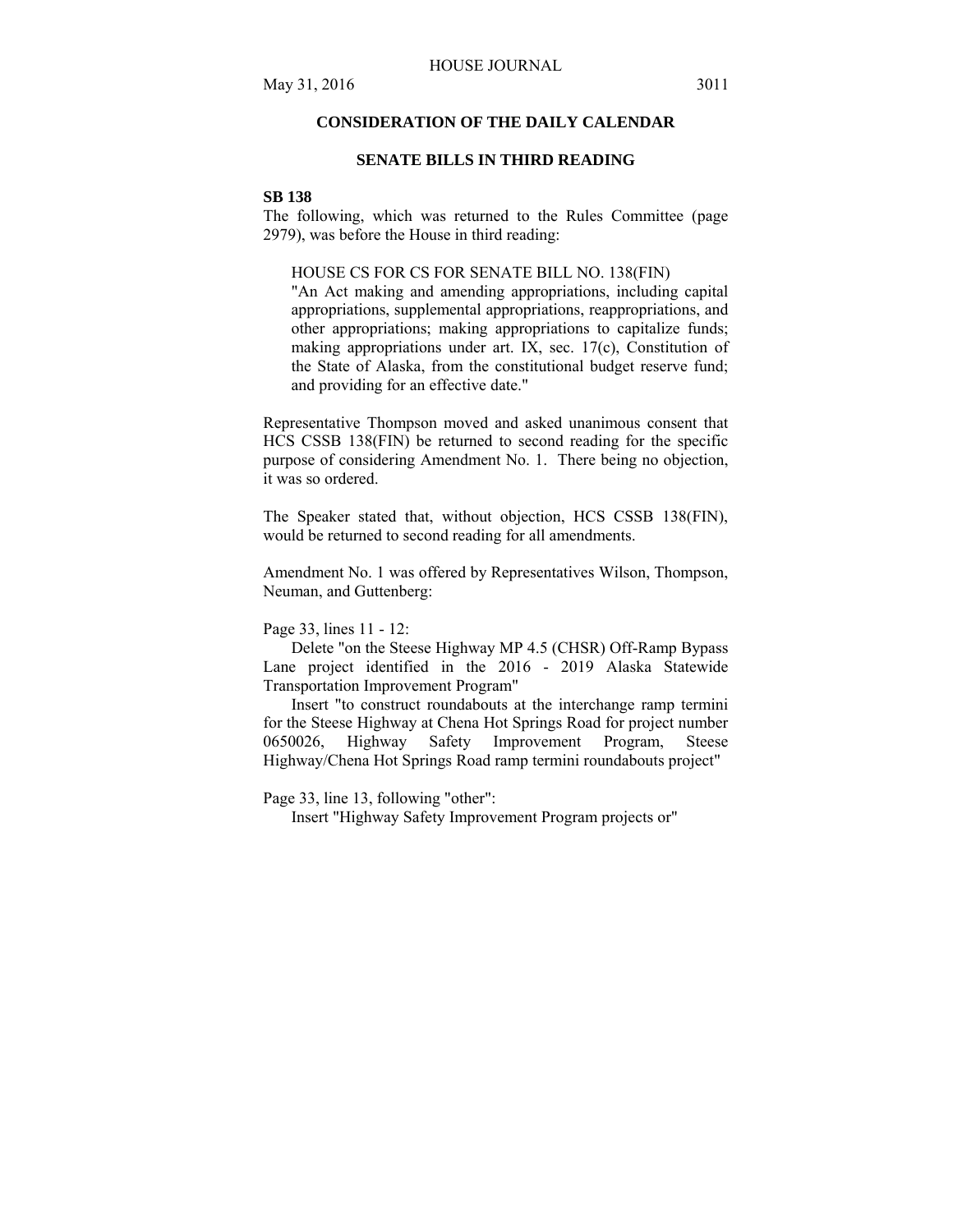Representative Wilson moved and asked unanimous consent that Amendment No. 1 be adopted. There being no objection, it was so ordered.

Amendment No. 2 was offered by Representatives Thompson and Neuman:

Page 18, lines 17 - 18: Under Appropriation Items: Delete "\$5,000,000 General Funds"

Representative Thompson moved and asked unanimous consent that Amendment No. 2 be adopted.

Objection was heard and withdrawn. There being no further objection, Amendment No. 2 was adopted.

Amendment No. 3 was offered by Representatives Kawasaki, Kito, Josephson, Drummond, Spohnholz, Guttenberg, Gara, Ortiz, Kreiss-Tomkins, Tuck, and Tarr:

Page 1, line 1 (title amendment):

Delete "**and amending**" Insert "**, amending, and lapsing**"

Page 51, following line 2:

Insert a new subsection to read:

"(d) The unexpended and unobligated general fund balances of the following appropriations lapse into the general fund on June 30, 2016:

(1) sec. 2(a), ch. 50, SLA 1997 (Alaska Aerospace Development Corporation, Kodiak Launch Complex - \$5,000,000);

(2) sec. 2(b), ch. 50, SLA 1997 (Alaska Aerospace Development Corporation, Kodiak Launch Complex - \$23,000,000);

(3) sec. 9(a), ch. 2, FSSLA 1999 (Alaska Aerospace Development Corporation, Kodiak Launch Complex);

(4) sec. 1, ch. 82, SLA 2003, page 3, lines 15 - 16 (Department of Community and Economic Development, Kodiak launch site infrastructure - \$38,000,000);

(5) sec. 1, ch. 82, SLA 2003, page 44, line 31, and allocated on page 49, lines 24 - 26 (Department of Transportation and Public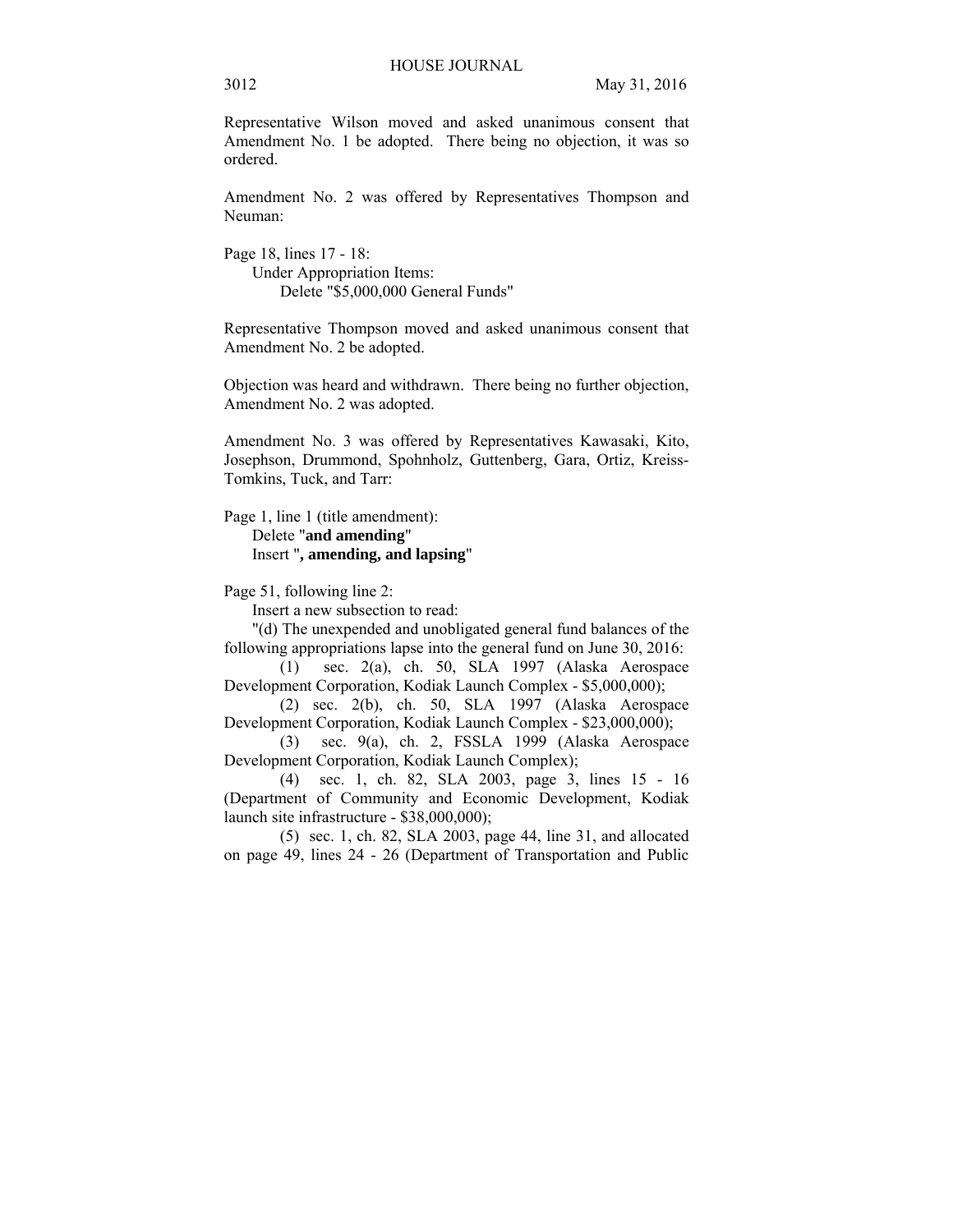Facilities, surface transportation program, Knik Arm Crossing environmental impact statement - \$33,600,000);

(6) sec. 1, ch. 3, FSSLA 2005, page 3, lines 27 - 28 (Department of Commerce, Community, and Economic Development, Kodiak launch site infrastructure - \$36,000,000);

(7) sec. 1, ch. 82, SLA 2006, page 3, lines 30 - 31 (Department of Commerce, Community, and Economic Development, Kodiak Launch Complex infrastructure - \$15,000,000);

(8) sec. 4, ch. 30, SLA 2007, page 84, lines 31 - 32 (Department of Commerce, Community, and Economic Development, Kodiak Launch Complex infrastructure - \$15,000,000);

(9) sec. 13, ch. 29, SLA 2008, page 88, lines 9 - 10 (Department of Commerce, Community, and Economic Development, Kodiak Launch Complex infrastructure - \$17,500,000);

(10) sec. 1, ch. 15, SLA 2009, page 3, lines 9 -10 (Department of Commerce, Community, and Economic Development, Kodiak Launch Complex infrastructure - \$17,500,000);

(11) sec. 7, ch. 43, SLA 2010, page 19, lines 9 - 12 (Department of Commerce, Community, and Economic Development, Alaska Aerospace Corporation, Kodiak Launch Complex sustainability - \$4,000,000);

(12) sec. 7, ch. 43, SLA 2010, page 38, line 11, and allocated on page 38, lines 12 - 14 (Department of Transportation and Public Facilities, roads to resources, Ambler mining district access planning, design and engineering - \$4,000,000);

(13) sec. 1, ch. 5, FSSLA 2011, page 101, line 25, and allocated on page 101, lines 28 - 29 (Department of Transportation and Public Facilities, roads to resources, Ambler mining district - \$1,250,000);

(14) sec 31, ch. 5, FSSLA 2011 (Department of Military and Veterans' Affairs, sustained maintenance and operations of the Alaska Aerospace Corporation and the Kodiak Launch Complex - \$4,000,000);

(15) sec. 1, ch. 17, SLA 2012, page 133, line 28, and allocated on page 133, lines 29 - 30 (Department of Transportation and Public Facilities, roads to resources, Ambler mining district - \$4,000,000);

(16) sec. 1, ch. 16, SLA 2013, page 3, lines 28 - 31 (Department of Commerce, Community, and Economic Development, Alaska Industrial Development and Export Authority, Ambler mining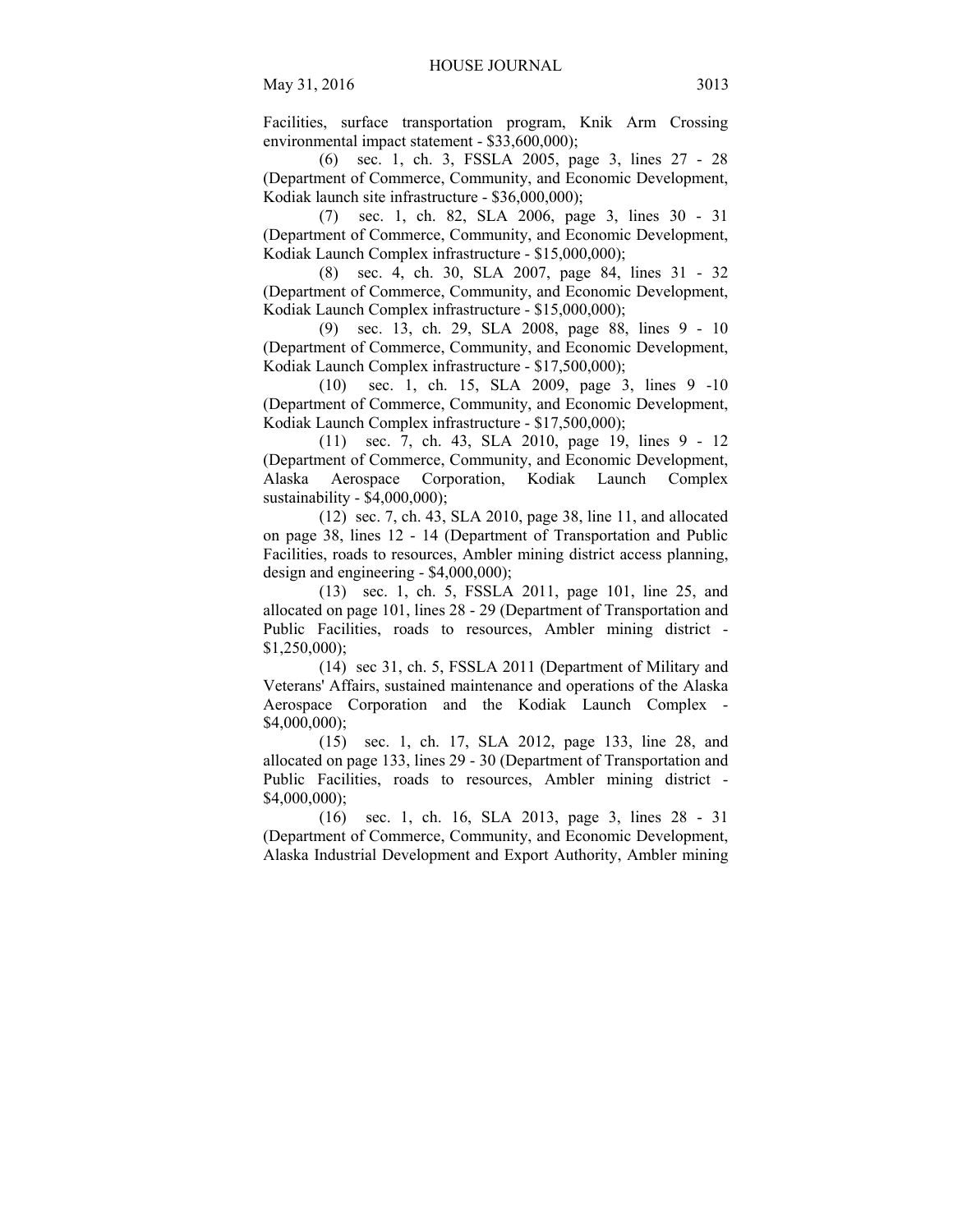district access - \$8,500,000);

(17) sec. 1, ch. 16, SLA 2013, page 12, lines 20 - 25 (Anchorage, U-Med district northern access - \$20,000,000);

(18) sec. 1, ch. 16, SLA 2013, page 80, line 13 (Department of Transportation and Public Facilities, economic development, Juneau access - \$4,600,000);

(19) sec. 4, ch. 16, SLA 2013, page 105, lines 20 - 24 (Department of Commerce, Community, and Economic Development, Alaska Energy Authority, energy generation projects, Susitna-Watana hydroelectric project - \$95,200,000);

(20) sec. 32(b), ch. 16, SLA 2013 (Department of Transportation and Public Facilities, Juneau access project);

(21) sec. 1, ch. 18, SLA 2014, page 3, lines 16 - 18 (Department of Commerce, Community, and Economic Development, Alaska Industrial Development and Export Authority, Ambler mining district access project - \$8,500,000);

(22) sec. 1, ch. 18, SLA 2014, page 63, line 4, and allocated on page 63, line 11 (Department of Transportation and Public Facilities, economic development, Juneau access - \$35,000,000);

(23) sec. 1, ch. 18, SLA 2014, page 63, line 4, and allocated on page 63, lines 12 - 13 (Department of Transportation and Public Facilities, economic development, Knik Arm bridge project development - \$55,000,000);

(24) sec. 4, ch. 18, SLA 2014, page 87, lines 10 - 11 (Department of Commerce, Community, and Economic Development, Alaska Energy Authority, Susitna-Watana hydroelectric project - \$20,000,000)."

Page 51, line 5: Delete "and 28 - 32" Insert "28 - 32, and 37(d)"

Page 51, line 6: Delete "and 28 - 32" Insert "28 - 32, and 37(d)"

Page 52, line 4: Delete "and 28 - 32" Insert "28 - 32, and 37(d)"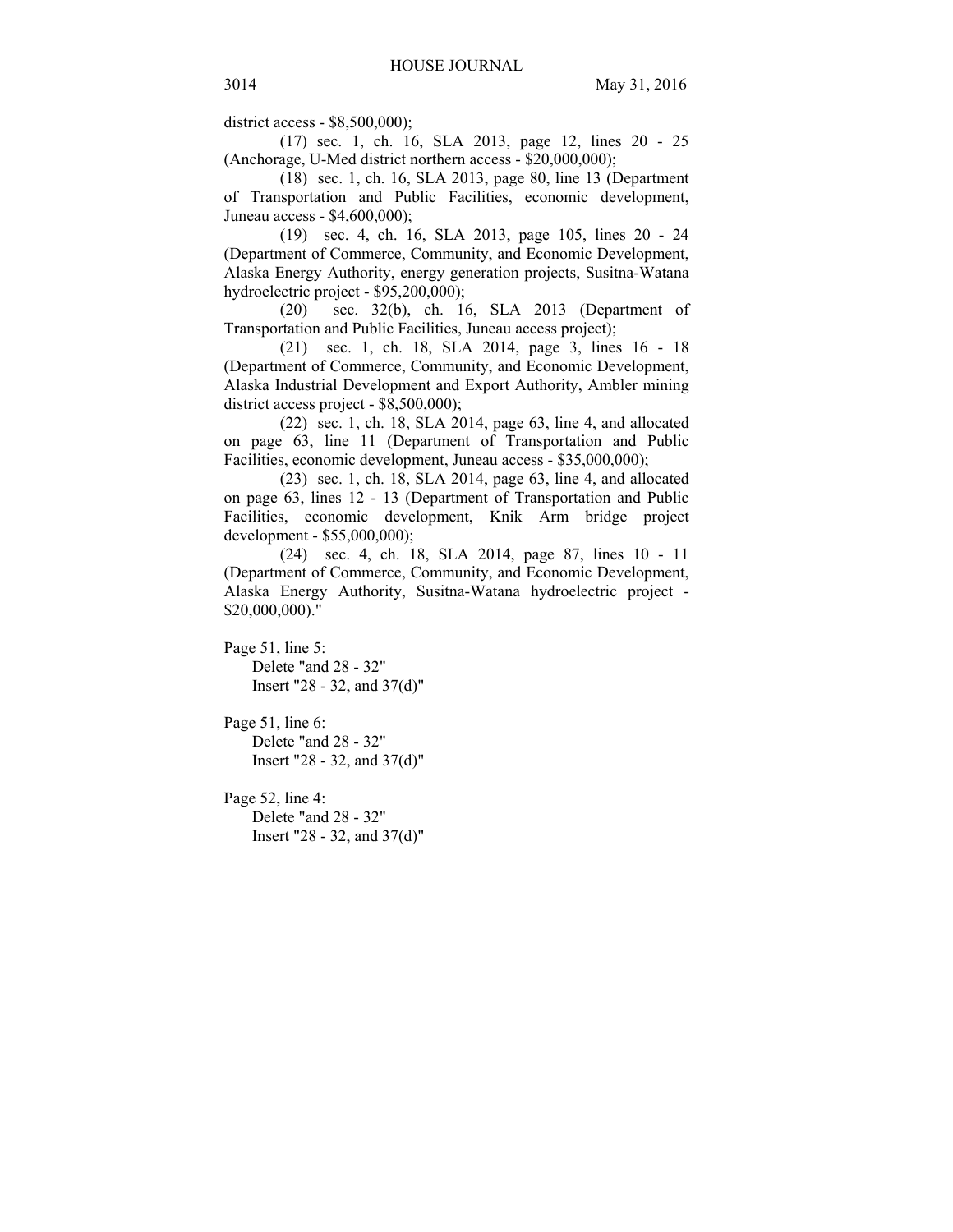Representative Kawasaki moved and asked unanimous consent that Amendment No. 3 be adopted.

Representative Thompson objected.

The question being: "Shall Amendment No. 3 be adopted?" The roll was taken with the following result:

HCS CSSB 138(FIN) am H Second Reading Amendment No. 3

#### **YEAS: 14 NAYS: 25 EXCUSED: 1 ABSENT: 0**

Yeas: Josephson, Kawasaki, Kito, Kreiss-Tomkins, Ortiz, Reinbold, Spohnholz, Tarr, Tuck, Wool, Claman, Drummond, Gara, Guttenberg

Nays: Keller, LeDoux, Lynn, Millett, Munoz, Nageak, Neuman, Olson, Pruitt, Saddler, Seaton, Stutes, Talerico, Thompson, Tilton, Vazquez, Wilson, Colver, Edgmon, Foster, Gattis, Herron, Hughes, Johnson, Chenault

Excused: Hawker

And so, Amendment No. 3 was not adopted.

Amendment No. 4 was offered by Representatives Gara, Tuck, Kito, Drummond, Spohnholz, Guttenberg, Kawasaki, Ortiz, and Tarr:

Page 24, lines 25 - 29: Delete all material.

Adjust fund sources and totals accordingly.

Page 35, following line 9:

Insert a new bill section to read:

"**\* Sec. 17.** ALASKA LEGISLATURE. The amount necessary, not to exceed \$1,000,000, is appropriated from the general fund to the Alaska Legislature, Legislative Council, legislative state facilities rent, for leasing office space in Anchorage that is class B or class C office space, for the fiscal year ending June 30, 2017."

Renumber the following bill sections accordingly.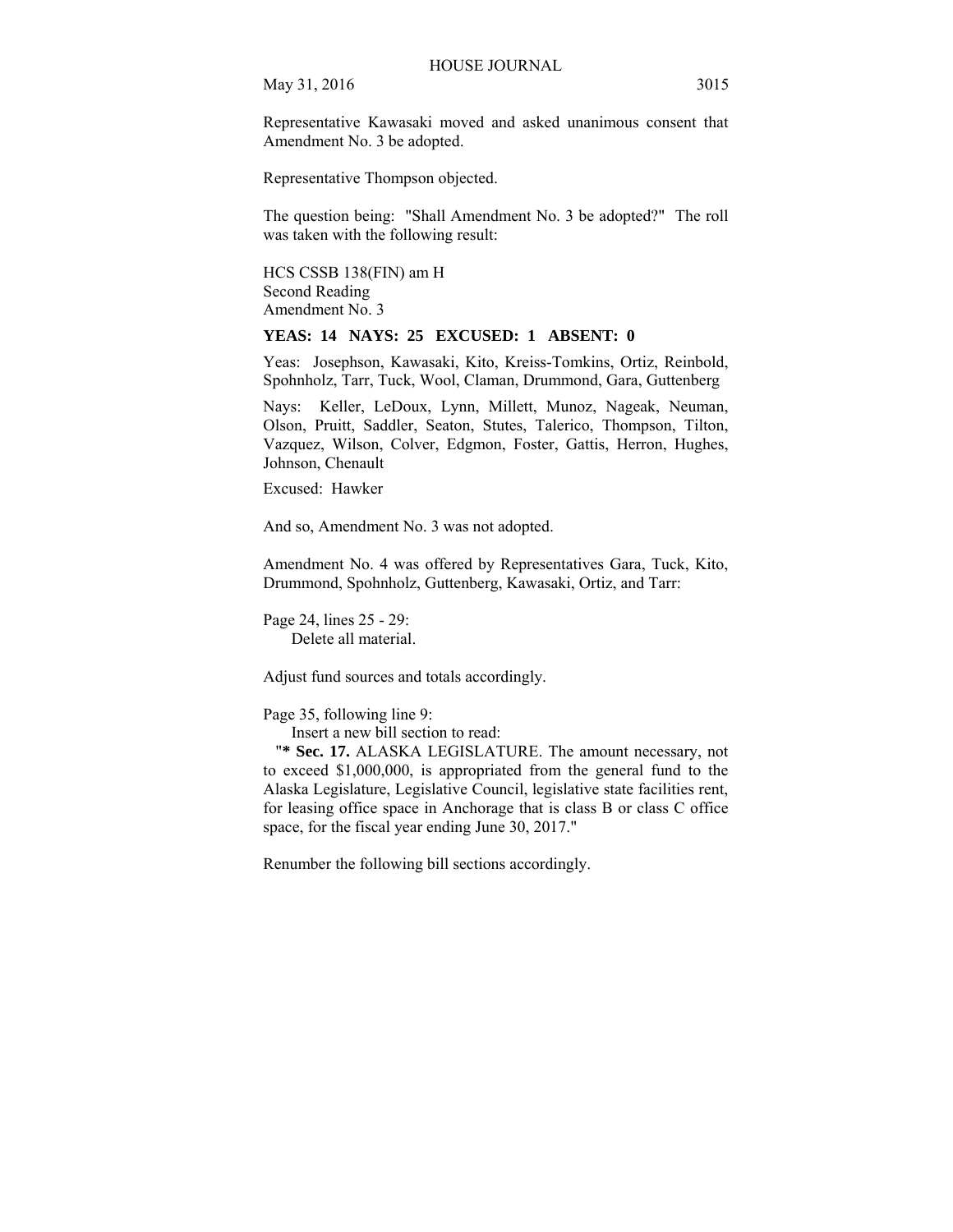Page 49, line 8: Delete "sec. 39(d) - (i)" Insert "sec.  $40(d) - (i)$ " Page 49, line 15: Delete "sec. 39(d) - (i)" Insert "sec.  $40(d) - (i)$ " Page 49, line 22: Delete "sec. 39(d) - (i)" Insert "sec.  $40(d) - (i)$ " Page 49, line 29: Delete "sec. 39(d) - (i)" Insert "sec.  $40(d) - (i)$ " Page 50, line 10: Delete "sec. 39(d) - (i)" Insert "sec.  $40(d) - (i)$ " Page 50, line 18: Delete "sec. 39(d) - (i)" Insert "sec.  $40(d) - (i)$ " Page 50, lines 27 - 28: Delete "17(b), 18(b), 19, 21, 23(a), 25, 26, 27(d) - (f), 30, and 31" Insert "18(b), 19(b), 20, 22, 24(a), 26, 27, 28(d) - (f), 31, and 32" Page 50, line 30: Delete "27(a) - (c), 32, and 33" Insert  $"28(a) - (c)$ , 33, and 34" Page 51, lines 4 - 5: Delete "17, 18(b), 18(c), 19(a), 21, 22, 23(b), 24, 25, 26(a) - (c),  $27(a)$ ,  $27(d)$  - (f), and  $28 - 32"$ Insert "18, 19(b), 19(c), 20(a), 22, 23, 24(b), 25, 26, 27(a) - (c),  $28(a)$ ,  $28(d)$  - (f), and  $29 - 33"$ Page 51, lines 5 - 6: Delete "17, 18(b), 18(c), 19(a), 21, 22, 23(b), 24, 25, 26(a) - (c),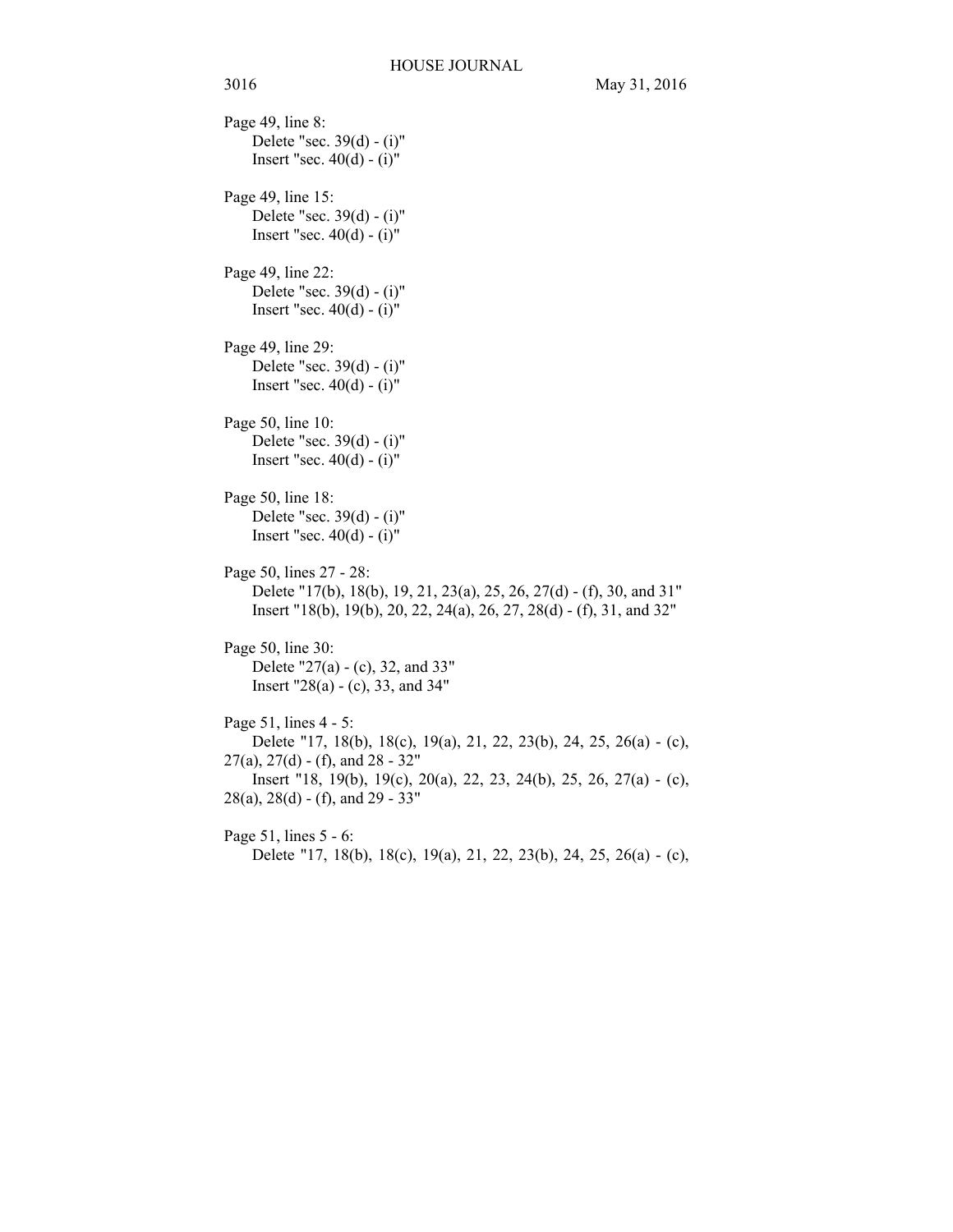$27(a)$ ,  $27(d)$  - (f), and  $28 - 32$ " Insert "18, 19(b), 19(c), 20(a), 22, 23, 24(b), 25, 26, 27(a) - (c), 28(a), 28(d) - (f), and 29 - 33" Page 51, line 8: Delete "sec. 19(b)" Insert "sec. 20(b)" Page 51, line 12: Delete "sec. 23(a)" Insert "sec. 24(a)" Page 51, line 15: Delete "sec. 26(d)" Insert "sec. 27(d)" Page 51, line 18: Delete "sec. 34" Insert "sec. 35" Delete "secs. 35 and 36" Insert "secs. 36 and 37" Page 51, line 19: Delete "Section 34" Insert "Section 35" Page 51, line 20: Delete "secs. 34(a) and (b)" Insert "secs.  $35(a)$  and  $(b)$ " Page 51, line 22: Delete "sec. 35" Insert "sec. 36" Page 51, line 23: Delete "sec. 34" Insert "sec. 35" Page 51, line 25: Delete "sec. 35"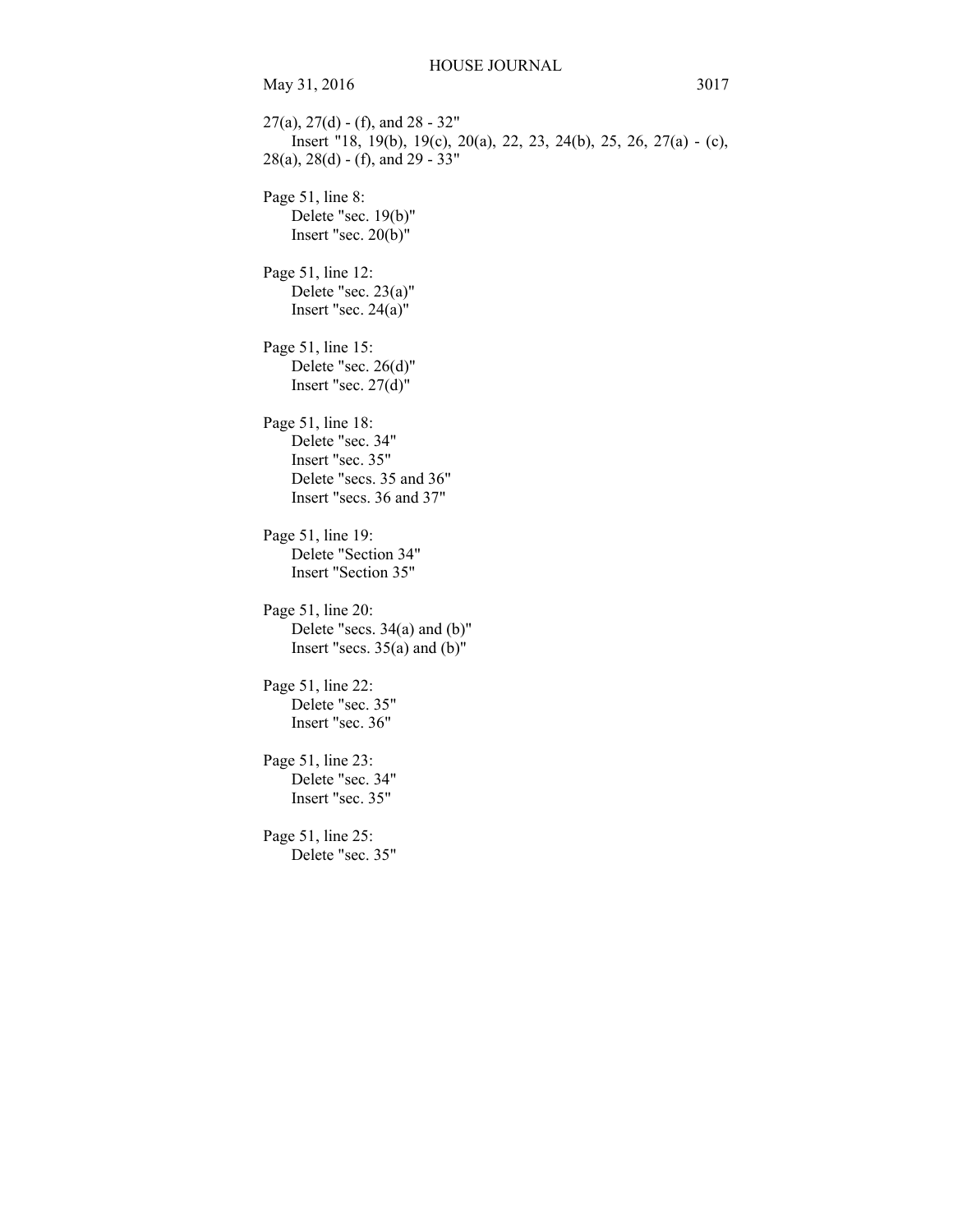Insert "sec. 36" Delete "sec. 36" Insert "sec. 37" Page 51, line 26: Delete "Section 35" Insert "Section 36" Page 51, line 27: Delete "secs.  $35(a) - (c)$ " Insert "secs.  $36(a) - (c)$ " Page 51, line 29: Delete "sec. 36" Insert "sec. 37" Page 51, line 30: Delete "secs. 34 and 35" Insert "secs. 35 and 36" Page 52, line 1: Delete "17(b), and 38" Insert "18(b), and 39" Page 52, lines 3 - 4: Delete "Sections 17(a), 18(b), 18(c), 19(a), 21, 22, 23(b), 24, 25,  $26(a) - (c), 27(a), 27(d) - (f),$  and  $28 - 32$ " Insert "Sections 18(a), 19(b), 19(c), 20(a), 22, 23, 24(b), 25, 26,  $27(a) - (c)$ ,  $28(a)$ ,  $28(d) - (f)$ , and  $29 - 33"$ Page 52, line 5: Delete "secs. 40 and 41" Insert "secs. 41 and 42"

Representative Gara moved and asked unanimous consent that Amendment No. 4 be adopted.

Representative Herron objected.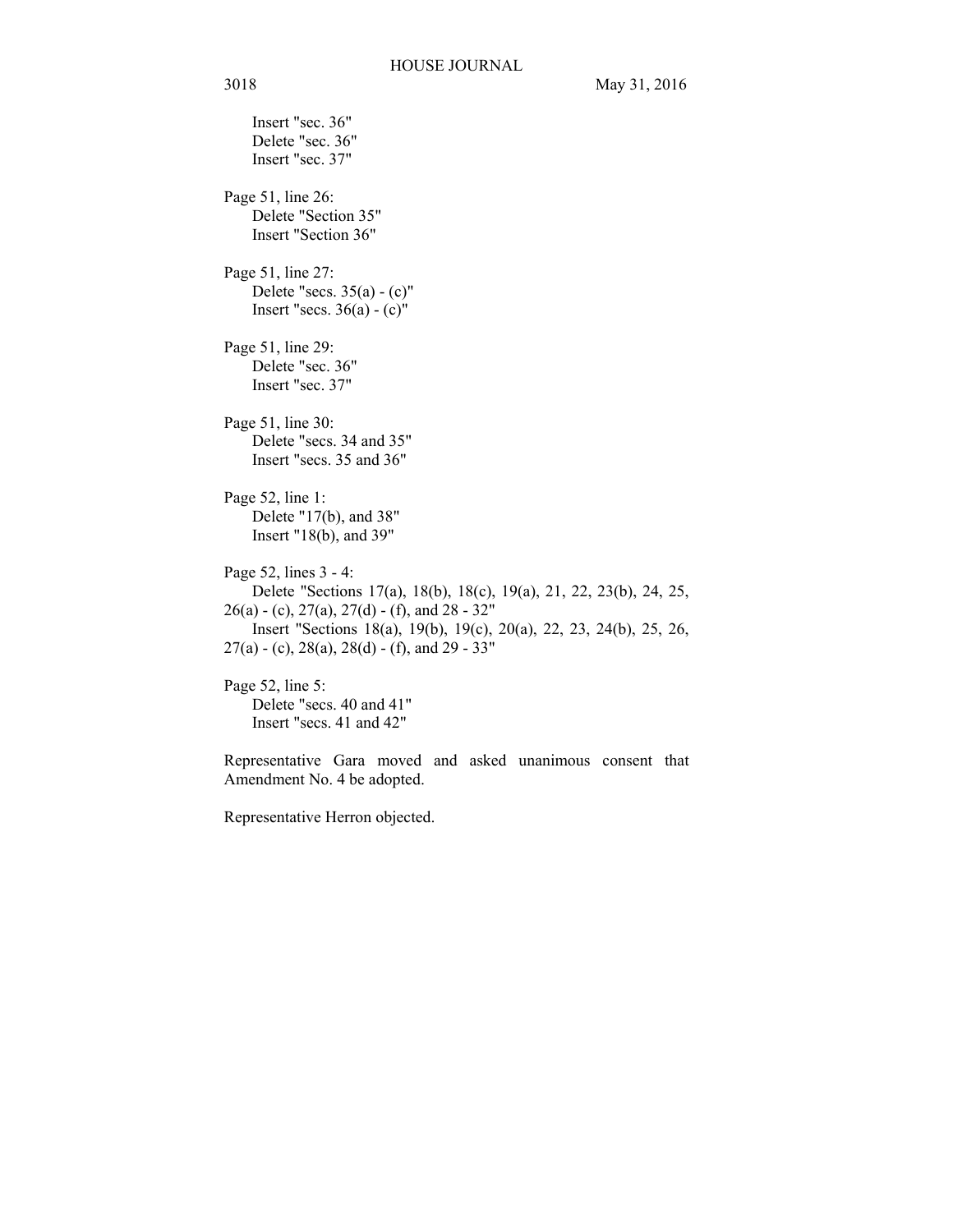The question being: "Shall Amendment No. 4 be adopted?" The roll was taken with the following result:

HCS CSSB 138(FIN) am H Second Reading Amendment No. 4

#### **YEAS: 12 NAYS: 27 EXCUSED: 1 ABSENT: 0**

Yeas: Kawasaki, Kito, Kreiss-Tomkins, Ortiz, Spohnholz, Tarr, Tuck, Claman, Drummond, Gara, Guttenberg, Josephson

Nays: Keller, LeDoux, Lynn, Millett, Munoz, Nageak, Neuman, Olson, Pruitt, Reinbold, Saddler, Seaton, Stutes, Talerico, Thompson, Tilton, Vazquez, Wilson, Wool, Colver, Edgmon, Foster, Gattis, Herron, Hughes, Johnson, Chenault

Excused: Hawker

And so, Amendment No. 4 was not adopted.

Amendment No. 5 was offered by Representatives Josephson, Wool, Kito, Drummond, Spohnholz, Guttenberg, Kawasaki, Gara, Ortiz, Kreiss-Tomkins, Tuck, and Tarr:

Page 48, lines 27 - 28:

Delete "design and construction of the U-Med district northern access project"

Insert "construction of the University of Alaska Fairbanks engineering learning and innovation facility"

Representative Wool moved and asked unanimous consent that Amendment No. 5 be adopted.

Representative Pruitt objected.

The question being: "Shall Amendment No. 5 be adopted?" The roll was taken with the following result:

HCS CSSB 138(FIN) am H Second Reading Amendment No. 5

**YEAS: 13 NAYS: 26 EXCUSED: 1 ABSENT: 0**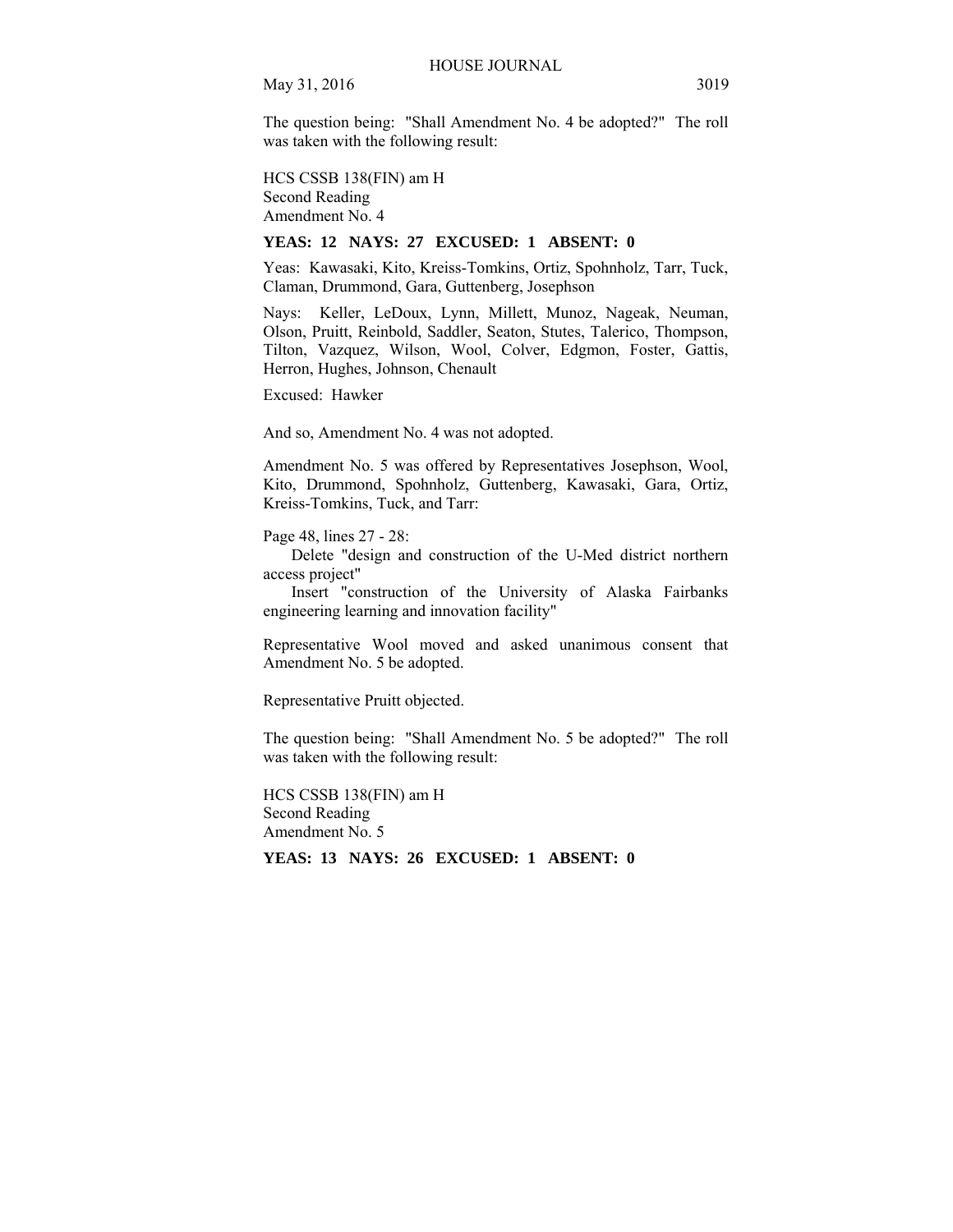Yeas: Kito, Kreiss-Tomkins, Ortiz, Spohnholz, Tarr, Tuck, Wool, Claman, Drummond, Gara, Guttenberg, Josephson, Kawasaki

Nays: Keller, LeDoux, Lynn, Millett, Munoz, Nageak, Neuman, Olson, Pruitt, Reinbold, Saddler, Seaton, Stutes, Talerico, Thompson, Tilton, Vazquez, Wilson, Colver, Edgmon, Foster, Gattis, Herron, Hughes, Johnson, Chenault

Excused: Hawker

And so, Amendment No. 5 was not adopted.

Amendment No. 6 was offered by Representatives Kito, Kawasaki, Josephson, Tuck, Tarr, and Drummond:

Page 3, line 22: Delete "**17,997,268**" in both places. Insert "**25,235,690**" in both places.

Page 3, following line 25: Insert new material to read: "ALLOCATIONS

Kivalina K-12 7,238,422 Replacement School - Kasayulie (HD 40)"

Adjust fund sources and totals accordingly.

Representative Kito moved and asked unanimous consent that Amendment No. 6 be adopted.

Representative Thompson objected.

The question being: "Shall Amendment No. 6 be adopted?" The roll was taken with the following result:

HCS CSSB 138(FIN) am H Second Reading Amendment No. 6

# **YEAS: 14 NAYS: 25 EXCUSED: 1 ABSENT: 0**

Yeas: Kito, Kreiss-Tomkins, Nageak, Ortiz, Spohnholz, Tarr, Tuck, Wool, Claman, Drummond, Gara, Guttenberg, Josephson, Kawasaki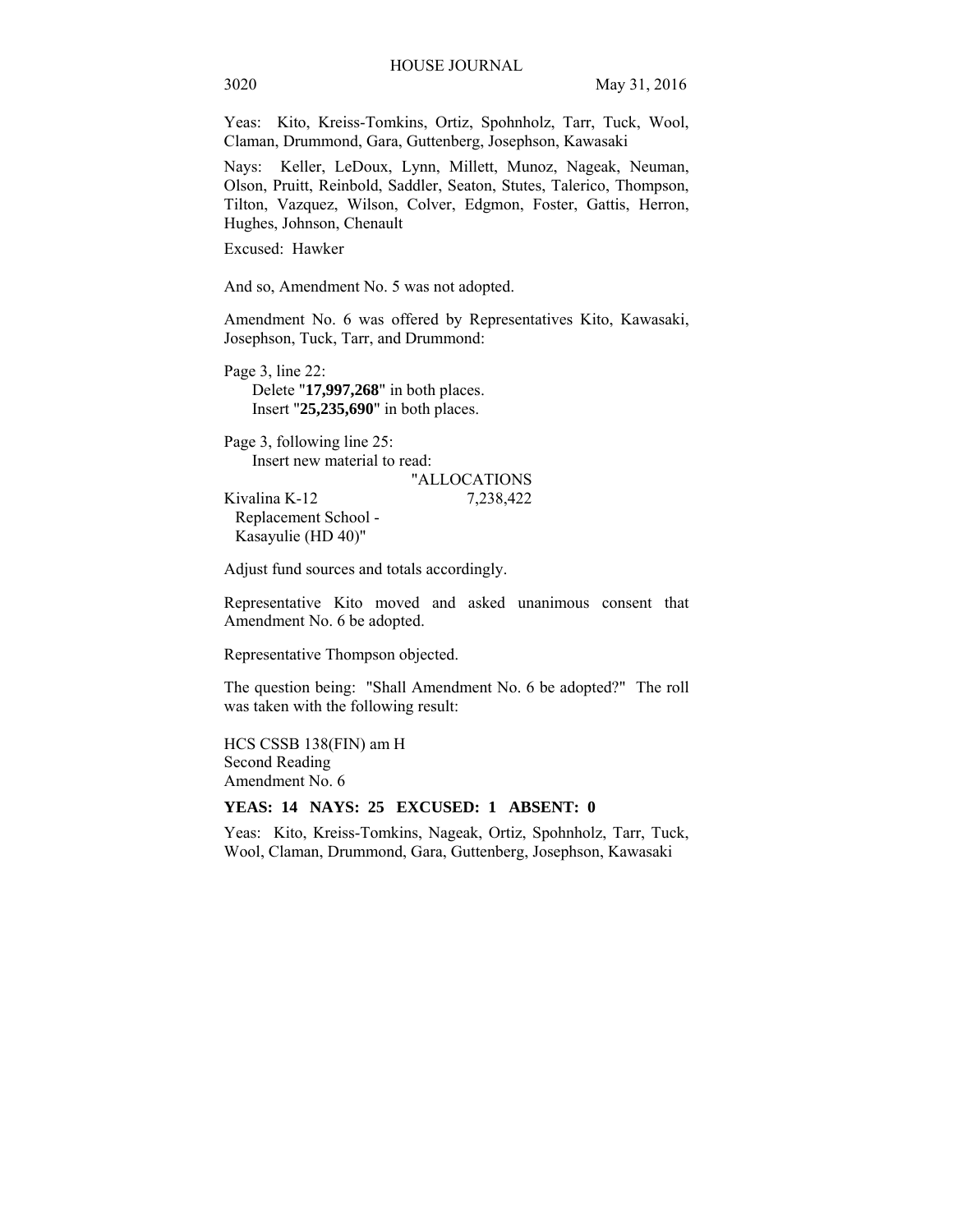Nays: LeDoux, Lynn, Millett, Munoz, Neuman, Olson, Pruitt, Reinbold, Saddler, Seaton, Stutes, Talerico, Thompson, Tilton, Vazquez, Wilson, Colver, Edgmon, Foster, Gattis, Herron, Hughes, Johnson, Keller, Chenault

Excused: Hawker

And so, Amendment No. 6 was not adopted.

HCS CSSB 138(FIN) am H was automatically in third reading.

The question being: "Shall HCS CSSB 138(FIN) am H pass the House?" The roll was taken with the following result:

HCS CSSB 138(FIN) am H Third Reading Final Passage

# **YEAS: 34 NAYS: 5 EXCUSED: 1 ABSENT: 0**

Yeas: Kreiss-Tomkins, LeDoux, Lynn, Millett, Munoz, Nageak, Neuman, Olson, Ortiz, Pruitt, Saddler, Seaton, Spohnholz, Stutes, Talerico, Thompson, Tilton, Tuck, Vazquez, Wilson, Wool, Claman, Colver, Edgmon, Foster, Gara, Gattis, Herron, Hughes, Johnson, Kawasaki, Keller, Kito, Chenault

Nays: Reinbold, Tarr, Drummond, Guttenberg, Josephson

Excused: Hawker

And so, HCS CSSB 138(FIN) am H passed the House.

Representative Millett moved and asked unanimous consent that the roll call on the passage of the bill be considered the roll call on the effective date clauses. There being no objection, it was so ordered.

Representative Millett moved that the appropriations in Sec. 34 from the constitutional budget reserve fund (art. IX, sec. 17(c), Constitution of the State of Alaska) be adopted.

The question being: "Shall the House adopt the appropriations in Sec. 34 from the constitutional budget reserve fund (art. IX, sec. 17(c), Constitution of the State of Alaska)?" The roll was taken with the following result: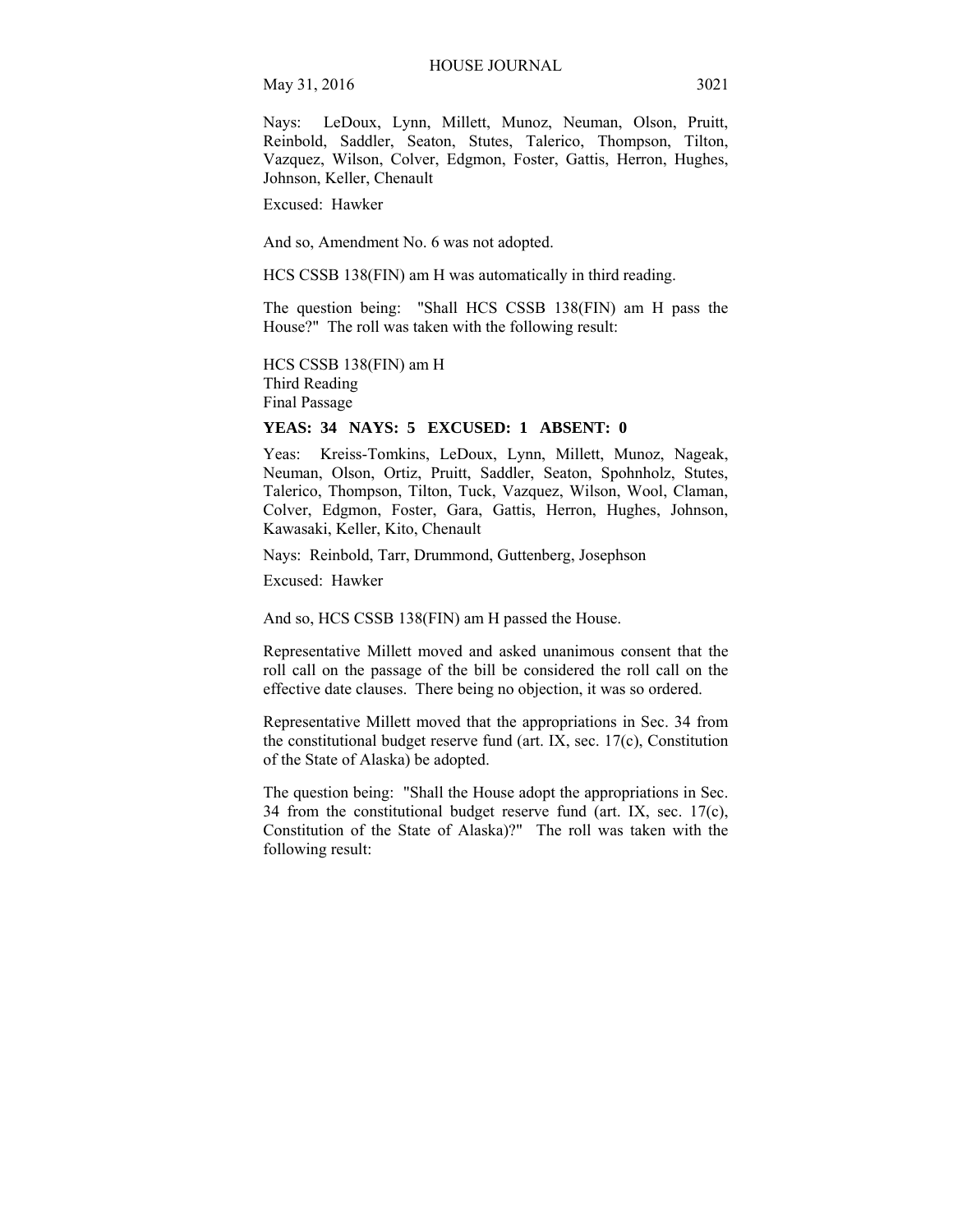HCS CSSB 138(FIN) am H Third Reading Constitutional Budget Reserve Appropriations - Section 34

# **YEAS: 25 NAYS: 14 EXCUSED: 1 ABSENT: 0**

Yeas: LeDoux, Lynn, Millett, Munoz, Nageak, Neuman, Olson, Pruitt, Saddler, Seaton, Stutes, Talerico, Thompson, Tilton, Vazquez, Wilson, Colver, Edgmon, Foster, Gattis, Herron, Hughes, Johnson, Keller, Chenault

Nays: Ortiz, Reinbold, Spohnholz, Tarr, Tuck, Wool, Claman, Drummond, Gara, Guttenberg, Josephson, Kawasaki, Kito, Kreiss-Tomkins

Excused: Hawker

And so, lacking the required 30 votes, Sec. 34 was not adopted, and the new title follows:

HOUSE CS FOR CS FOR SENATE BILL NO. 138(FIN) am H(brf sup maj pfld H)

"An Act making and amending appropriations, including capital appropriations, supplemental appropriations, reappropriations, and other appropriations; making appropriations to capitalize funds; and providing for an effective date."

Representative Millett moved that the appropriations in Sec. 35 from the constitutional budget reserve fund (art. IX, sec. 17(c), Constitution of the State of Alaska) be adopted.

The question being: "Shall the House adopt the appropriations in Sec. 35 from the constitutional budget reserve fund (art. IX, sec. 17(c), Constitution of the State of Alaska)?" The roll was taken with the following result:

HCS CSSB 138(FIN) am H(brf sup maj pfld H) Third Reading Constitutional Budget Reserve Appropriations - Section 35

# **YEAS: 25 NAYS: 14 EXCUSED: 1 ABSENT: 0**

Yeas: Lynn, Millett, Munoz, Nageak, Neuman, Olson, Pruitt, Saddler, Seaton, Stutes, Talerico, Thompson, Tilton, Vazquez, Wilson, Colver,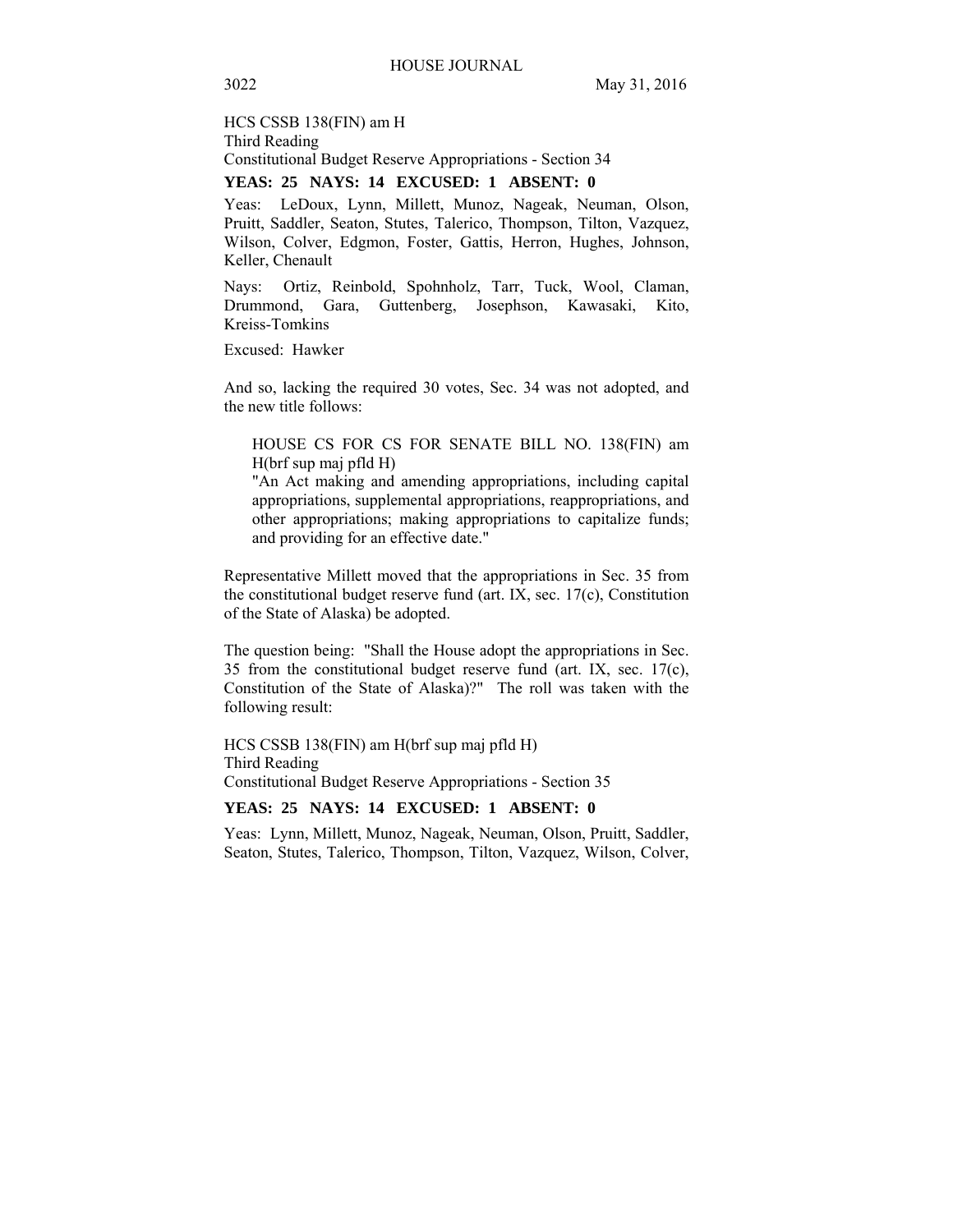Edgmon, Foster, Gattis, Herron, Hughes, Johnson, Keller, LeDoux, Chenault

Nays: Ortiz, Reinbold, Spohnholz, Tarr, Tuck, Wool, Claman, Drummond, Gara, Guttenberg, Josephson, Kawasaki, Kito, Kreiss-Tomkins

Excused: Hawker

And so, lacking the required 30 votes, Sec. 35 was not adopted.

Representative Millett moved that the appropriations in Sec. 36 from the constitutional budget reserve fund (art. IX, sec. 17(c), Constitution of the State of Alaska) be adopted.

The question being: "Shall the House adopt the appropriations in Sec. 36 from the constitutional budget reserve fund (art. IX, sec. 17(c), Constitution of the State of Alaska)?" The roll was taken with the following result:

HCS CSSB 138(FIN) am H(brf sup maj pfld H) Third Reading Constitutional Budget Reserve Appropriations - Section 36

#### **YEAS: 25 NAYS: 14 EXCUSED: 1 ABSENT: 0**

Yeas: Millett, Munoz, Nageak, Neuman, Olson, Pruitt, Saddler, Seaton, Stutes, Talerico, Thompson, Tilton, Vazquez, Wilson, Colver, Edgmon, Foster, Gattis, Herron, Hughes, Johnson, Keller, LeDoux, Lynn, Chenault

Nays: Ortiz, Reinbold, Spohnholz, Tarr, Tuck, Wool, Claman, Drummond, Gara, Guttenberg, Josephson, Kawasaki, Kito, Kreiss-Tomkins

Excused: Hawker

And so, lacking the required 30 votes, Sec. 36 was not adopted.

In accordance with Rule 43(b) of the Uniform Rules, the Speaker announced that engrossment may be waived on the bills on today's calendar.

Representative Millett placed a call of the House.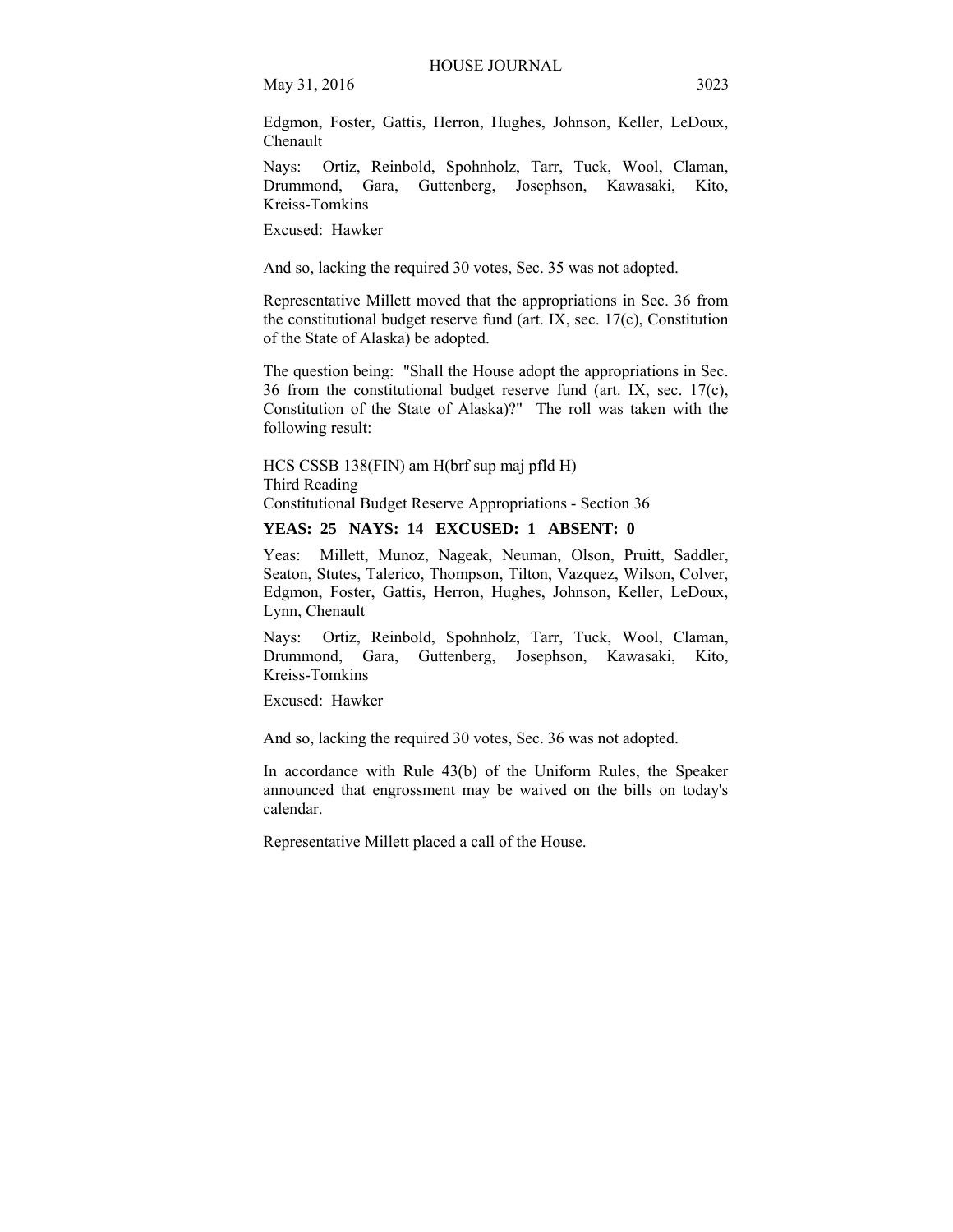Representative Millett gave notice of reconsideration of the vote on HCS CSSB 138(FIN) am H(brf sup maj fld H**).** 

## **RECONSIDERATION**

## **SB 138**

Representative Millett moved and asked unanimous consent that reconsideration of HCS CSSB 138(FIN) am H(brf sup maj fld H) be taken up on the same day. There being no objection, it was so ordered.

HCS CSSB 138(FIN) am H(brf sup maj fld H) was before the House in third reading:

Representative Millett lifted the call.

The question to be reconsidered: "Shall HCS CSSB 138(FIN) am H(brf sup maj fld H) pass the House?" The roll was taken with the following result:

HCS CSSB 138(FIN) am H(brf sup maj fld H) Third Reading Final Passage Reconsideration

# **YEAS: 34 NAYS: 3 EXCUSED: 1 ABSENT: 2**

Yeas: Munoz, Nageak, Neuman, Olson, Ortiz, Pruitt, Saddler, Seaton, Spohnholz, Stutes, Talerico, Thompson, Tilton, Tuck, Vazquez, Wilson, Wool, Claman, Colver, Edgmon, Foster, Gara, Gattis, Guttenberg, Herron, Hughes, Kawasaki, Keller, Kito, Kreiss-Tomkins, LeDoux, Lynn, Millett, Chenault

Nays: Tarr, Drummond, Josephson

Excused: Hawker

Absent: Reinbold, Johnson

And so, HCS CSSB 138(FIN) am H(brf sup maj fld H) passed the House on reconsideration.

Representative Millett moved and asked unanimous consent that the roll call on the passage of the bill be considered the roll call on the effective date clause. There being no objection, it was so ordered.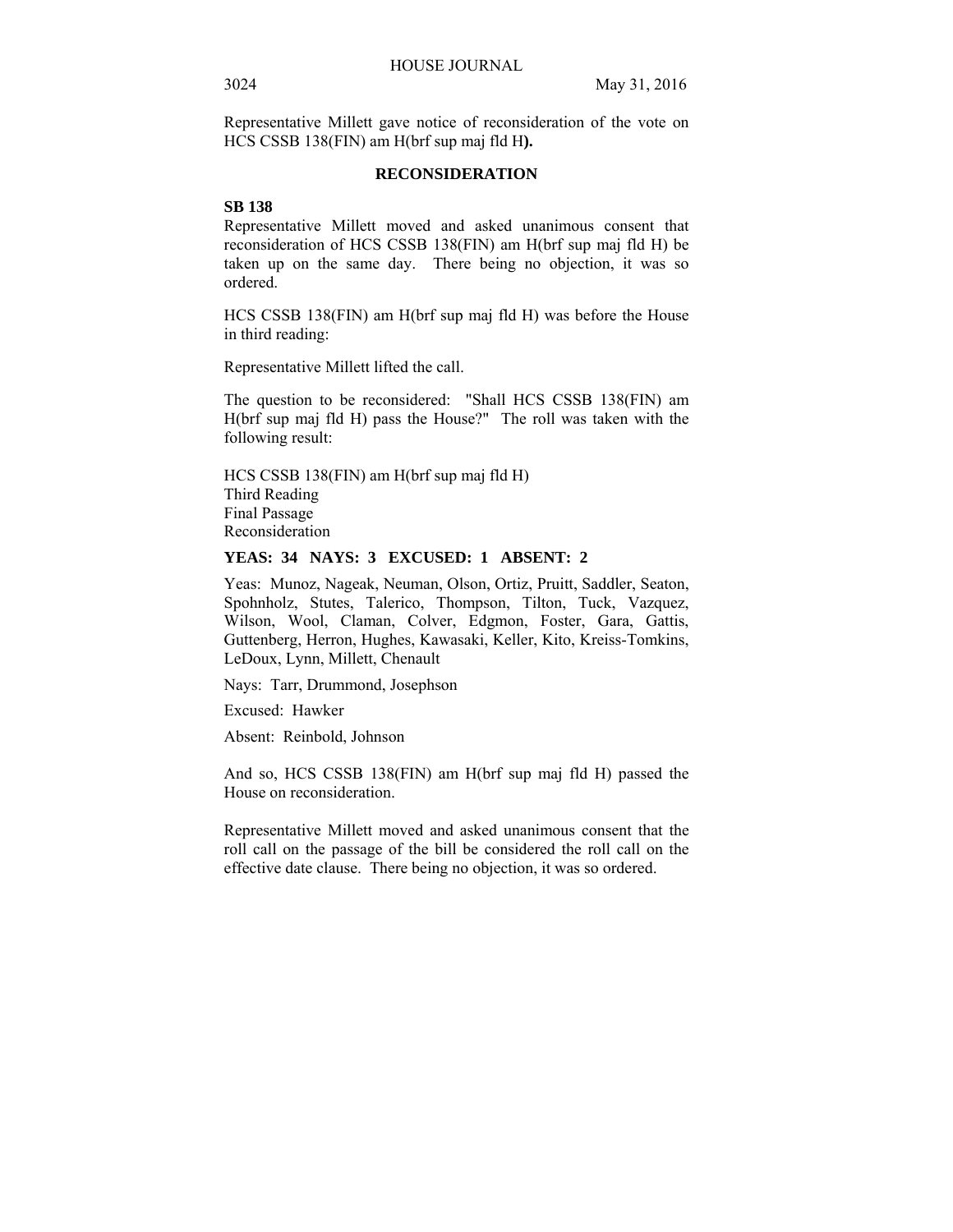# **UNFINISHED BUSINESS**

#### **HB 256**

Representative Millett moved and asked unanimous consent that the House consider the Conference Committee with limited powers of free conference report (page 3009) on CSHB 256(FIN) and SCS CSHB 256(FIN). There being no objection, it was so ordered.

Representative LeDoux moved and asked unanimous consent to abstain from voting because of a conflict of interest. Objection was heard, and she was required to vote.

Representative Johnson moved and asked unanimous consent that all members be required to vote. There being no objection, it was so ordered.

Representative Millett moved that the House adopt the Conference Committee with limited powers of free conference report, thus adopting the following:

# CONFERENCE CS FOR HOUSE BILL NO. 256

"An Act making appropriations for the operating and loan program expenses of state government and for certain programs; capitalizing funds; amending appropriations; repealing appropriations; making supplemental appropriations and reappropriations; making appropriations under art. IX, sec. 17(c), Constitution of the State of Alaska, from the constitutional budget reserve fund; and providing for an effective date."

(technical title change)

The question being: "Shall the House adopt the report?" The roll was taken with the following result: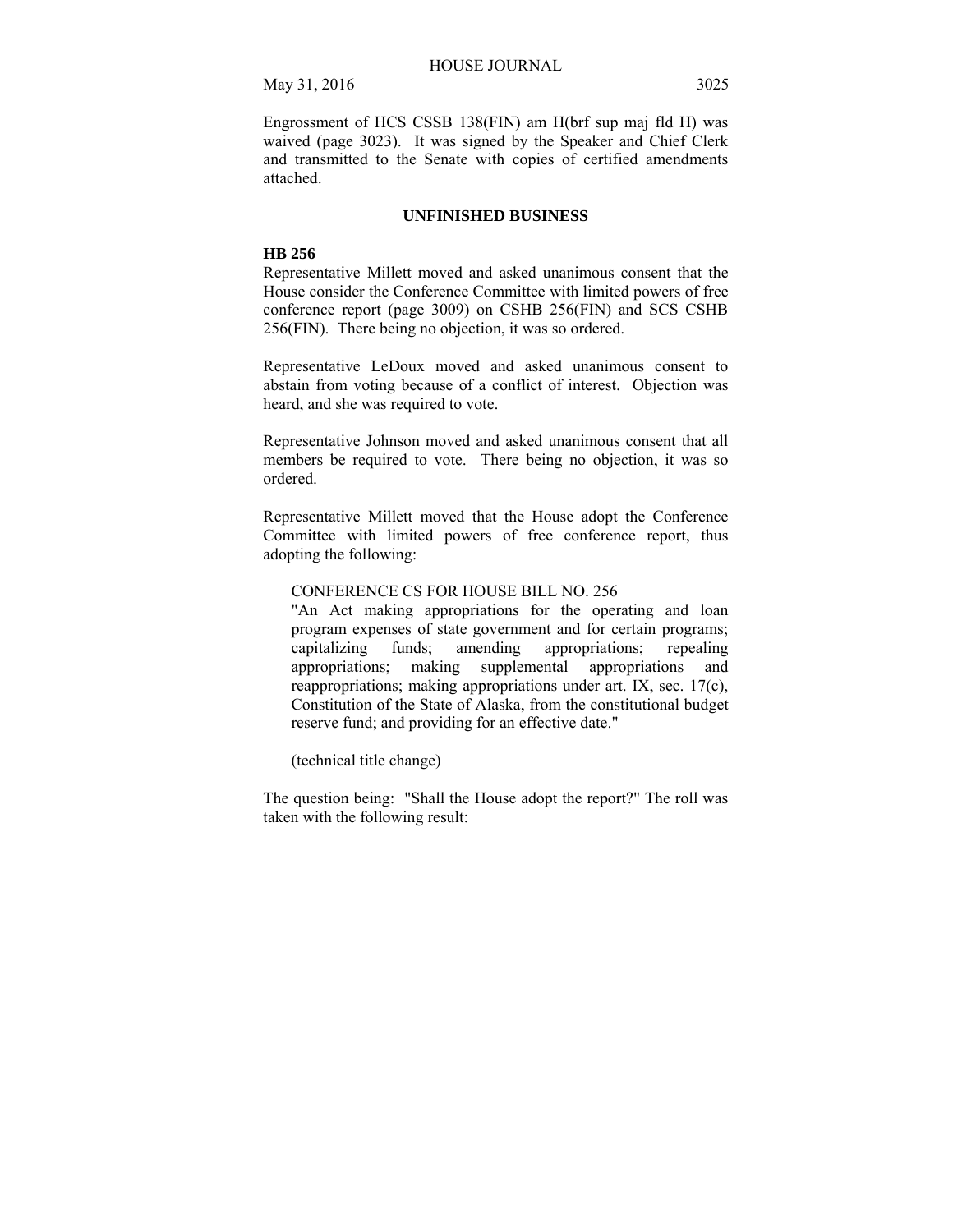CCS HB 256 Adopt

# **YEAS: 34 NAYS: 5 EXCUSED: 1 ABSENT: 0**

Yeas: Nageak, Neuman, Olson, Pruitt, Saddler, Seaton, Spohnholz, Stutes, Talerico, Tarr, Thompson, Tilton, Tuck, Vazquez, Wilson, Wool, Colver, Drummond, Edgmon, Foster, Gara, Gattis, Guttenberg, Herron, Hughes, Johnson, Josephson, Kawasaki, Keller, LeDoux, Lynn, Millett, Munoz, Chenault

Nays: Ortiz, Reinbold, Claman, Kito, Kreiss-Tomkins

Excused: Hawker

And so, the House adopted CCS HB 256.

Representative Millett moved and asked unanimous consent that the roll call on the passage of the bill be considered the roll call on the effective date clause. There being no objection, it was so ordered.

Representative Millett moved that the appropriations from the constitutional budget reserve fund (art. IX, sec. 17(c), Constitution of the State of Alaska) be adopted.

The question being: "Shall the House adopt the appropriations from the constitutional budget reserve fund (art. IX, sec. 17(c), Constitution of the State of Alaska)? The roll was taken with the following result:

CCS HB 256 Constitutional Budget Reserve Appropriations Adopt

# **YEAS: 35 NAYS: 4 EXCUSED: 1 ABSENT: 0**

Yeas: Neuman, Olson, Ortiz, Pruitt, Saddler, Seaton, Spohnholz, Stutes, Talerico, Tarr, Thompson, Tilton, Tuck, Vazquez, Wilson, Wool, Colver, Drummond, Edgmon, Foster, Gara, Gattis, Guttenberg, Herron, Hughes, Johnson, Kawasaki, Keller, Kreiss-Tomkins, LeDoux, Lynn, Millett, Munoz, Nageak, Chenault

Nays: Reinbold, Claman, Josephson, Kito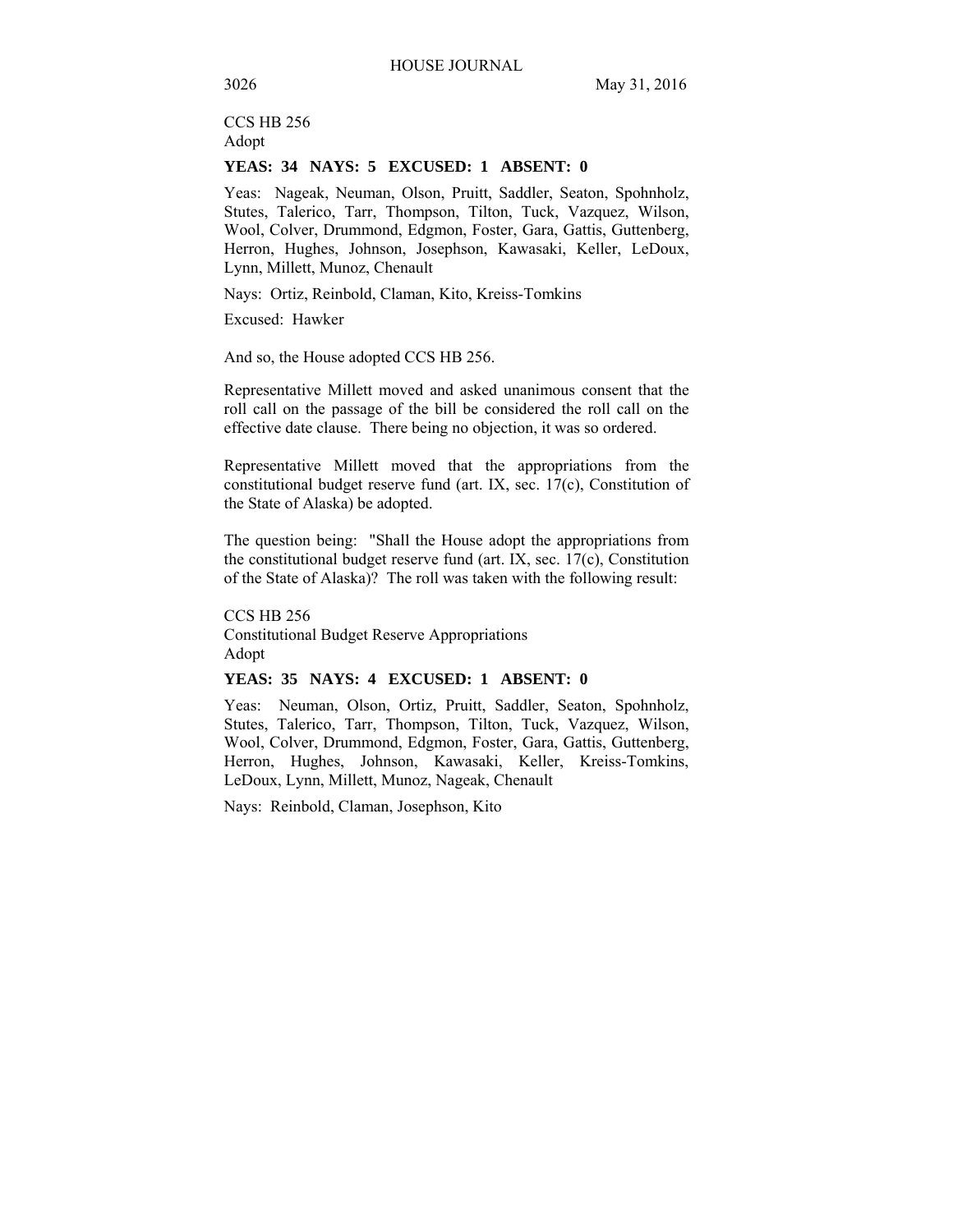Excused: Hawker

And so, the appropriations from the constitutional budget reserve fund were adopted.

The Chief Clerk notified the Senate.

The Senate adopted the Conference Committee with limited powers of free conference report May 31, 2016.

CCS HB 256 was referred to the Chief Clerk for engrossment and enrollment.

#### **HB 257**

Representative Millett moved and asked unanimous consent that the House consider the Conference Committee with limited powers of free conference report (page 3009) on CSHB 257(FIN) and SCS CSHB 257(FIN). There being no objection, it was so ordered.

Representative LeDoux moved and asked unanimous consent to abstain from voting because of a conflict of interest. Objection was heard, and she was required to vote.

Representative Johnson moved and asked unanimous consent that all members be required to vote. There being no objection, it was so ordered.

Representative Millett moved that the House adopt the Conference Committee with limited powers of free conference report, thus adopting the following, and recommended that the members vote yes:

# CONFERENCE CS FOR HOUSE BILL NO. 257

"An Act making appropriations for the operating and capital expenses of the state's integrated comprehensive mental health program; making supplemental appropriations; and providing for an effective date."

The question being: "Shall the House adopt the report?" The roll was taken with the following result: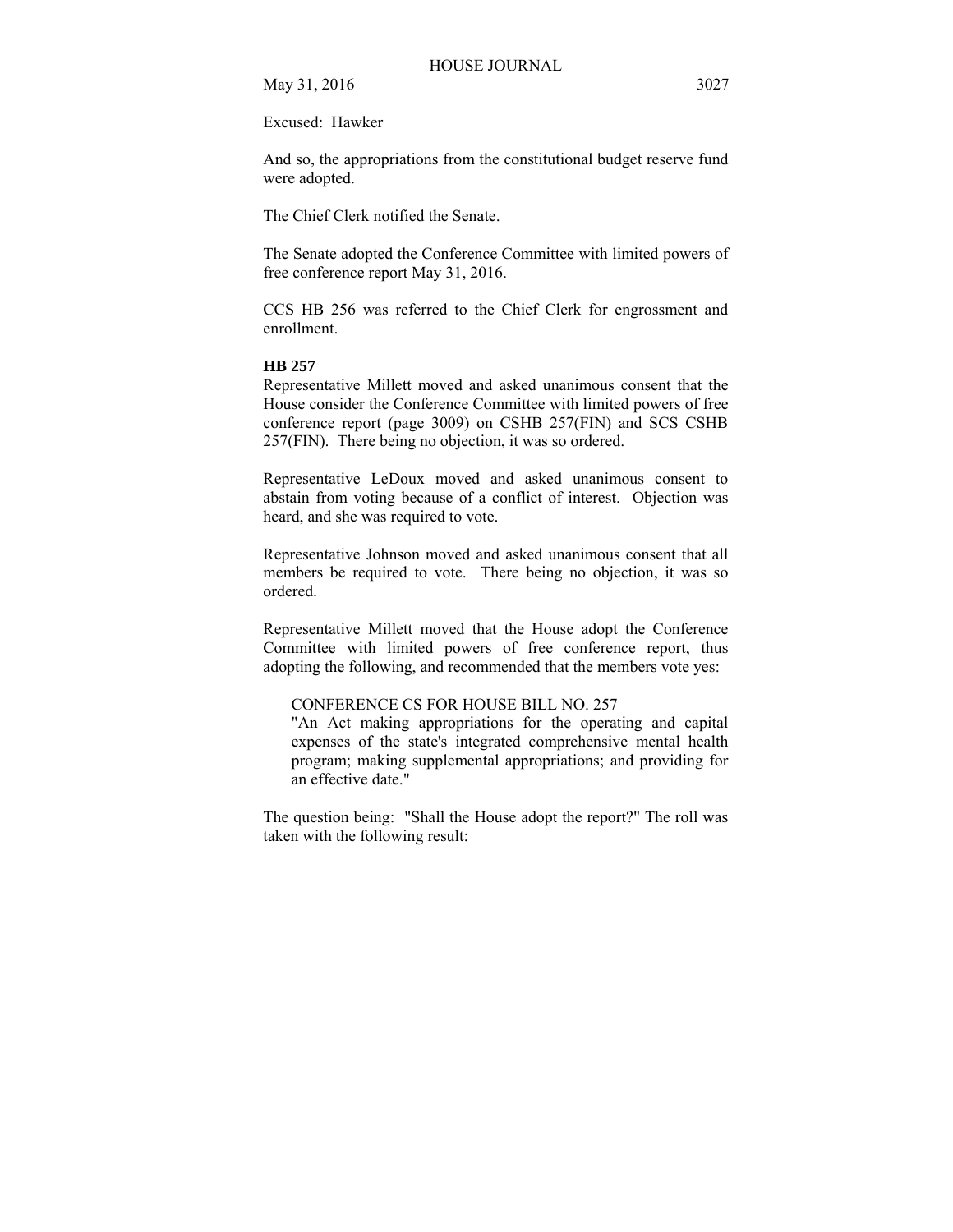CCS HB 257 Adopt

# **YEAS: 38 NAYS: 1 EXCUSED: 1 ABSENT: 0**

Yeas: Olson, Ortiz, Pruitt, Saddler, Seaton, Spohnholz, Stutes, Talerico, Tarr, Thompson, Tilton, Tuck, Vazquez, Wilson, Wool, Claman, Colver, Drummond, Edgmon, Foster, Gara, Gattis, Guttenberg, Herron, Hughes, Johnson, Josephson, Kawasaki, Keller, Kito, Kreiss-Tomkins, LeDoux, Lynn, Millett, Munoz, Nageak, Neuman, Chenault

Nays: Reinbold

Excused: Hawker

And so, the House adopted CCS HB 257.

Representative Millett moved and asked unanimous consent that the roll call on the passage of the bill be considered the roll call on the effective date clause. There being no objection, it was so ordered.

The Chief Clerk notified the Senate.

The Senate adopted the Conference Committee with limited powers of free conference report May 31, 2016.

CCS HB 257 was referred to the Chief Clerk for engrossment and enrollment.

The Speaker stated that, without objection, the House would revert to:

# **MESSAGES FROM THE SENATE**

# **HB 27**

A message dated May 31, 2016, was read stating the Senate passed CSSSHB 27(JUD) am with the following amendment, and it is transmitted for consideration:

SENATE CS FOR CS FOR SS FOR HOUSE BILL NO. 27(HSS) am S

"An Act relating to the duties of the Department of Health and Social Services; relating to hearings on and plans for permanent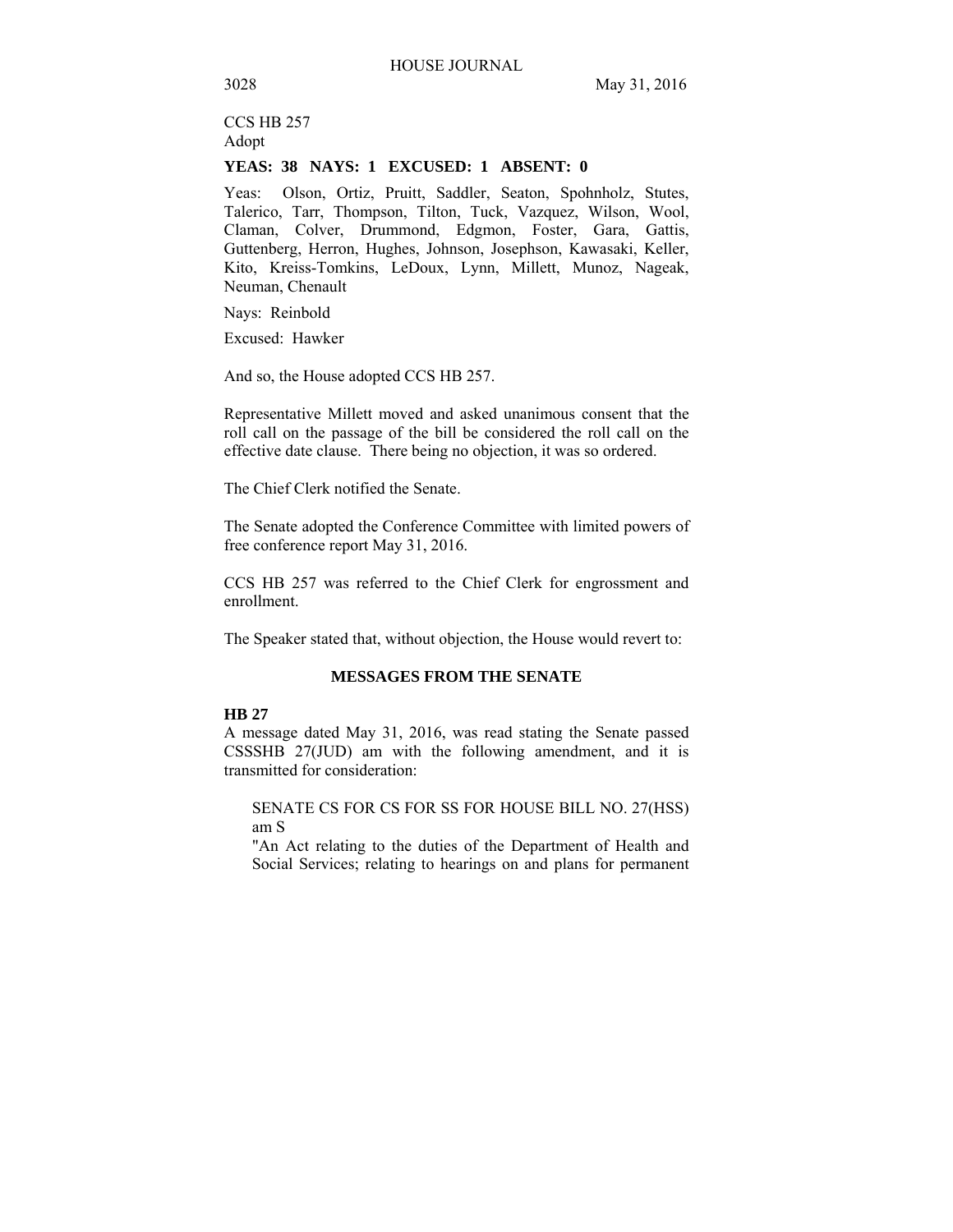placement of a child in need of aid; relating to school placement and transportation for children in foster care; relating to foster care transition programs; relating to emergency and temporary placement of a child in need of aid; relating to transitional living arrangements for children in foster care; and amending Rule 17.2, Alaska Child in Need of Aid Rules of Procedure."

CSSSHB 27(JUD) am is under Unfinished Business.

## **SB 138**

A message dated May 31, 2016, was read stating the Senate concurred in the House amendment to CSSB 138(FIN), thus adopting:

HOUSE CS FOR CS FOR SENATE BILL NO. 138(FIN) am H(brf sup maj fld H)

"An Act making and amending appropriations, including capital appropriations, supplemental appropriations, reappropriations, and other appropriations; making appropriations to capitalize funds; and providing for an effective date."

## **CONCUR IN SENATE AMENDMENTS**

#### **HB 27**

Representative Millett moved and asked unanimous consent that the House consider the Senate message (page 3028) on the following:

CS FOR SPONSOR SUBSTITUTE FOR HOUSE BILL NO.  $27$ (JUD) am

"An Act relating to the duties of the Department of Health and Social Services; relating to hearings on and plans for permanent placement of a child in need of aid; relating to school placement and transportation for children in foster care; relating to foster care transition programs; relating to emergency and temporary placement of a child in need of aid; relating to transitional living arrangements for children in foster care; and amending Rule 17.2, Alaska Child in Need of Aid Rules of Procedure."

and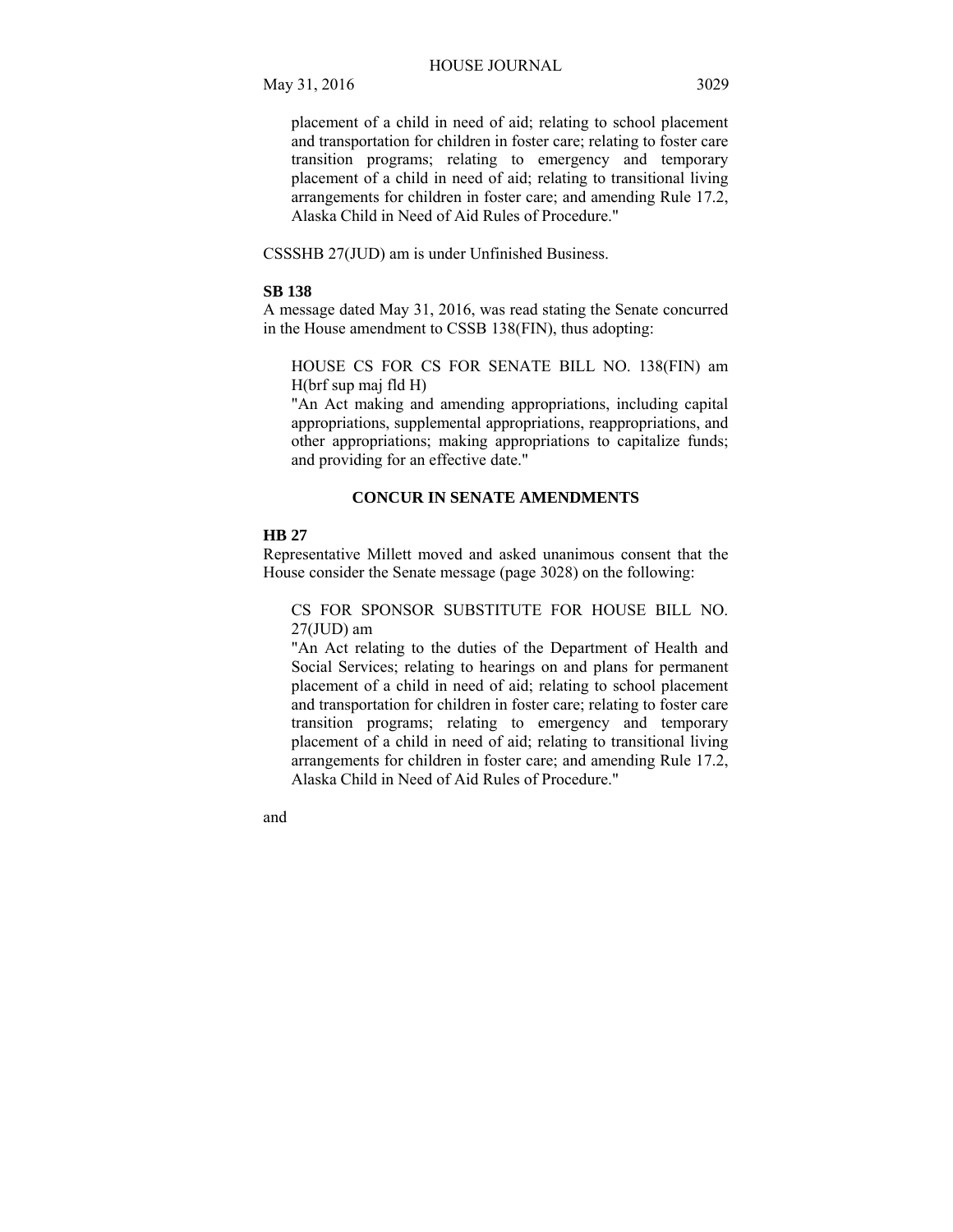SENATE CS FOR CS FOR SS FOR HOUSE BILL NO. 27(HSS) am S (same title)

There being no objection, it was so ordered.

Representative Millett moved that the House concur in the Senate amendment to CSSSHB 27(JUD) am, thus adopting SCS CSSSHB 27(HSS) am S, and recommended that the members vote yes.

The question being: "Shall the House concur in the Senate amendment to CSSSHB 27(JUD) am?" The roll was taken with the following result:

SCS CSSSHB 27(HSS) am S Concur

#### **YEAS: 39 NAYS: 0 EXCUSED: 1 ABSENT: 0**

Yeas: Ortiz, Pruitt, Reinbold, Saddler, Seaton, Spohnholz, Stutes, Talerico, Tarr, Thompson, Tilton, Tuck, Vazquez, Wilson, Wool, Claman, Colver, Drummond, Edgmon, Foster, Gara, Gattis, Guttenberg, Herron, Hughes, Johnson, Josephson, Kawasaki, Keller, Kito, Kreiss-Tomkins, LeDoux, Lynn, Millett, Munoz, Nageak, Neuman, Olson, Chenault

Excused: Hawker

And so, the House concurred in the Senate amendment.

Representative Millett moved and asked unanimous consent that the roll call on the passage of the bill be considered the roll call on the court rule change. There being no objection, it was so ordered.

The Chief Clerk notified the Senate.

SCS CSSSHB 27(HSS) am S was referred to the Chief Clerk for enrollment.

## **UNFINISHED BUSINESS**

#### **HB 27**

Representatives Kawasaki, Saddler, Wool, and Kito added as cosponsors to: